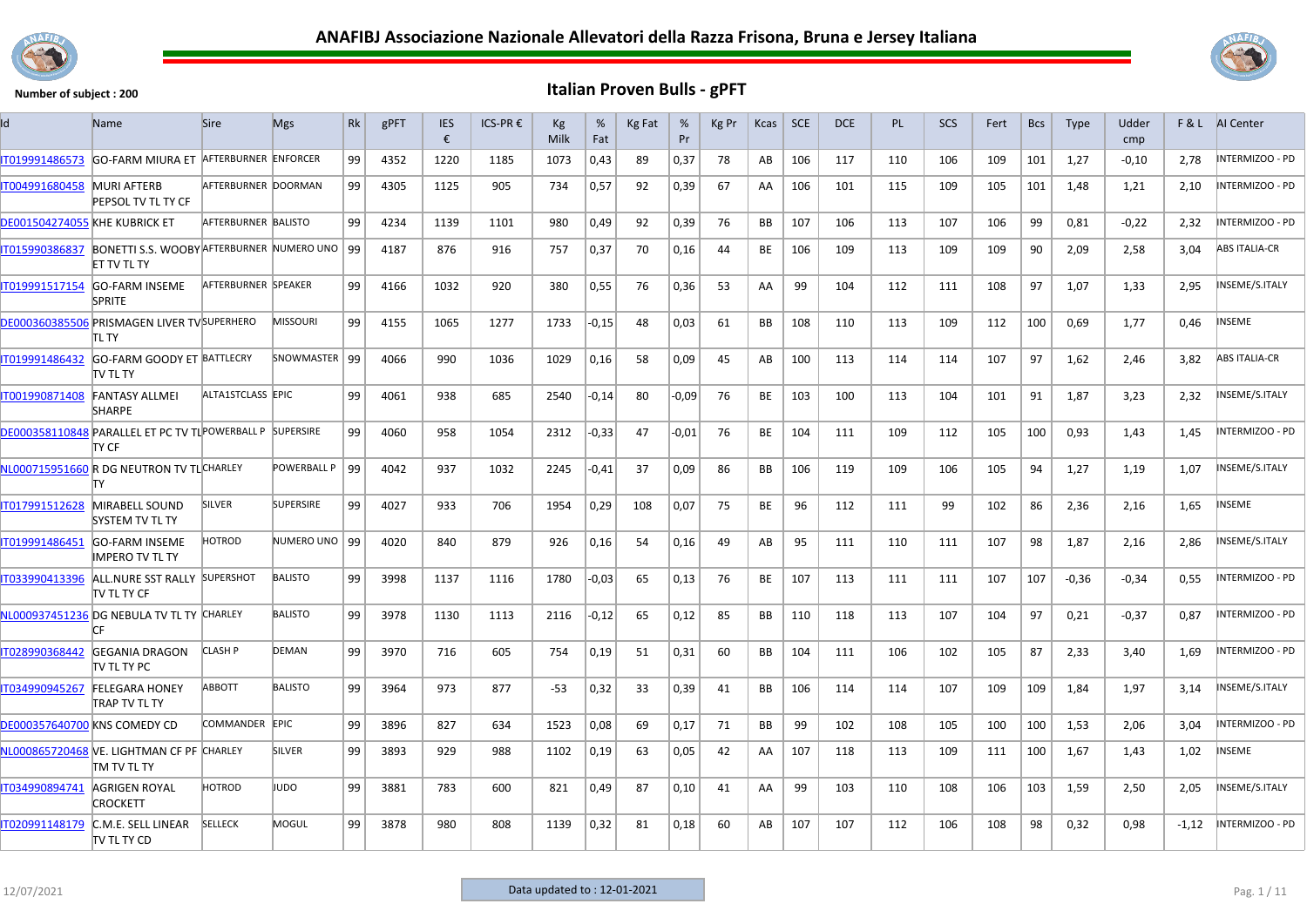



| Id                                  | Name                                                                 | <b>Sire</b>        | <b>Mgs</b>       | Rk              | gPFT | <b>IES</b><br>€ | ICS-PR € | Kg<br>Milk | %<br>Fat | Kg Fat | %<br>Pr | Kg Pr | Kcas      | SCE | <b>DCE</b> | <b>PL</b> | <b>SCS</b> | Fert | <b>Bcs</b> | Type | Udder<br>cmp |         | <b>F&amp;L</b> AI Center |
|-------------------------------------|----------------------------------------------------------------------|--------------------|------------------|-----------------|------|-----------------|----------|------------|----------|--------|---------|-------|-----------|-----|------------|-----------|------------|------|------------|------|--------------|---------|--------------------------|
| IT019991468771                      | CERVI IRONCUT ET TL PROFIT                                           |                    | <b>SUPERSIRE</b> | 99              | 3877 | 976             | 875      | 1642       | $-0,09$  | -53    | 0,16    | 74    | EE.       | 105 | 111        | 110       | 104        | 107  | 97         | 0,06 | $-0,12$      | 0.86    | CHIACC./TAUROMA          |
| IT024990491691                      | <b>SILA BALISTO EKELI</b><br>ΤI                                      | <b>BALISTO</b>     | SUDAN            | 99              | 3863 | 976             | 987      | 1354       | $-0,06$  | 45     | 0,17    | 66    | BB        | 111 | 114        | 114       | 112        | 103  | 97         | 0,22 | 1,00         | 0,74    | <b>ABS ITALIA-CR</b>     |
| T019991459328                       | <b>GO-FARM RYL</b><br>LETISSIER TV TL TY                             | <b>MISSOURI</b>    | <b>GALAXY</b>    | 99              | 3858 | 878             | 768      | 1960       | $-0,07$  | 67     | 0.03    | 69    | <b>BB</b> | 98  | 107        | 111       | 108        | 103  | 94         | 0,92 | 1,52         | 0,92    | INSEME/S.ITALY           |
|                                     | DE000358362784 FWS PLUMBEO ET                                        | PRESIDENT          | <b>MCCUTCHEN</b> | 99              | 3851 | 924             | 900      | 505        | 0,22     | 43     | 0,23    | 43    | AA        | 113 | 118        | 113       | 105        | 109  | 97         | 1,22 | 2,07         | 2,48    | INTERMIZOO - PD          |
|                                     | DE000358435146 GGA GORDON ET PF BATTLECRY<br>itv tl ty CF            |                    | <b>EMBASSY</b>   | 99              | 3850 | 1029            | 967      | 1115       | 0,12     | 57     | 0,09    | 49    | AA        | 106 | 104        | 116       | 115        | 108  | 111        | 0,27 | 0,01         | 1,33    | INTERMIZOO - PD          |
|                                     | DE000539040496 SAMOVAR ET PF TV<br>itl ty CF                         | <b>SILVER</b>      | <b>GALAXY</b>    | 98              | 3845 | 802             | 441      | 568        | 0,86     | 119    | 0,28    | 50    | AA        | 103 | 107        | 107       | 98         | 104  | 99         | 1,69 | 1,42         | 3,19    | INTERMIZOO - PD          |
|                                     | DE000359296720 RR BUGATTI ET PF TV BATTLECRY<br>itl ty CF            |                    | <b>BOSS</b>      | 98              | 3834 | 878             | 887      | 225        | 0,43     | 55     | 0,16    | 26    | AA        | 110 | 111        | 114       | 112        | 111  | 101        | 0,86 | 2,10         | 1,18    | INTERMIZOO - PD          |
| IT012990080053                      | <b>CERESIO INSEME</b><br>ANTANI TV TL TY                             | <b>BRASILEIRO</b>  | LOCHINVAR        | 98              | 3830 | 831             | 480      | 1071       | 0,52     | 101    | 0,24    | 63    | <b>BB</b> | 107 | 102        | 108       | 99         | 104  | 87         | 1,21 | 0,92         | 2,15    | <b>INSEME</b>            |
|                                     | DK003372306875 ANDERSTR. CLASH TV POWERBALL P BOOKEM<br>itl ty PC CF |                    |                  | 98              | 3822 | 790             | 934      | 1205       | $-0,13$  | 31     | 0,17    | 61    | <b>BB</b> | 107 | 118        | 111       | 105        | 106  | 87         | 1,63 | 2,44         | $-0,69$ | INTERMIZOO - PD          |
| IT027990095935                      | DUE PIOPPI INSEME POWERBALL P SUPERSIRE<br><b>DA SILVA TL</b>        |                    |                  | 98              | 3815 | 810             | 803      | 1117       | 0,08     | 51     | 0,26    | 67    | <b>BE</b> | 104 | 115        | 107       | 106        | 106  | 93         | 0,25 | 1,85         | $-2,46$ | INSEME                   |
|                                     | DE000357104400 PANAMERO ET TV TL MARDI GRAS                          |                    | <b>EPIC</b>      | 98              | 3802 | 778             | 707      | 1117       | -0,04    | 38     | 0,06    | 45    | <b>BE</b> | 108 | 105        | 111       | 109        | 107  | 101        | 1,29 | 3,07         | 0,92    | INTERMIZOO - PD          |
| <b>DE000356761336 HEUER BALISTO</b> | <b>JENSON TV TL TY</b>                                               | <b>BALISTO</b>     | EPIC.            | 98              | 3793 | 734             | 499      | 1474       | 0,06     | 62     | 0,26    | 80    | AB        | 112 | 108        | 104       | 100        | 99   | 93         | 1,31 | 1,61         | 2,45    | INSEME/S.ITALY           |
| IT019991486457                      | <b>GO-FARM INS DE</b><br>IGUZMAN TV TL TY                            | <b>BATTLECRY</b>   | <b>GALAXY</b>    | 98              | 3790 | 674             | 556      | 1050       | 0,21     | 63     | 0,17    | 54    | BB        | 99  | 101        | 105       | 110        | 103  | 94         | 1,21 | 1,58         | 2,36    | <b>INSEME</b>            |
|                                     | DE000357640631 KNS BRASILEIRO ET<br>itv tl ty                        | <b>BALISTO</b>     | <b>EPIC</b>      | 98              | 3786 | 899             | 858      | 1728       | 0,03     | 69     | 0,13    | 74    | <b>BB</b> | 106 | 114        | 109       | 104        | 102  | 96         | 0,96 | 0,60         | 1,25    | INTERMIZOO - PD          |
| NL000884054393 HOLBRA INSEME        | <b>RODANAS TV TL TY</b>                                              | <b>DOORMAN</b>     | <b>SNOWMAN</b>   | 98 <sup>°</sup> | 3786 | 732             | 632      | 531        | 0,51     | 77     | 0,21    | 41    | AA        | 102 | 107        | 109       | 113        | 102  | 99         | 1,82 | 2,29         | 2,06    | <b>INSEME</b>            |
| IT034990894739                      | AGRIGEN ROYAL<br>JAUME ET                                            | PENMANSHIP BALISTO |                  | 98              | 3780 | 844             | 557      | 1002       | 0,29     | 73     | 0,27    | 65    | AB        | 106 | 106        | 108       | 100        | 104  | 99         | 0,89 | 0,72         | 1,27    | <b>INSEME</b>            |
| IT034990836539                      | AL.CO.BIA. INSEME<br><b>CALLAGHAN ET</b>                             | <b>DEMAN</b>       | MAN-OMAN         | 98              | 3779 | 619             | 471      | $-82$      | 0,49     | 51     | 0,39    | 40    | AA        | 96  | 102        | 103       | 107        | 108  | 92         | 1,30 | 2,22         | 1,81    | <b>INSEME</b>            |
| IT028990362820                      | <b>PINO IRONGEN</b><br>LINNEO TV TL TY                               | <b>OCTAVIAN</b>    | MASSEY           | 98              | 3775 | 683             | 597      | 942        | 0,21     | 59     | 0,14    | 48    | AB        | 97  | 103        | 106       | 109        | 107  | 96         | 1,15 | 1,76         | 1,00    | INTERMIZOO - PD          |
| IT019991363560                      | <b>GARIONI ROYAL</b><br>VANHALEN                                     | <b>MONTROSS</b>    | <b>MCCUTCHEN</b> | 98              | 3775 | 849             | 686      | 1465       | 0,11     | 68     | 0,07    | 57    | AB        | 103 | 115        | 112       | 103        | 102  | 95         | 1,78 | 2,35         | 2,51    | INSEME/S.ITALY           |
| IT019991534110                      | <b>ANSAL INSEME</b><br>ZAVAROV TV TL TY                              | <b>BATTLECRY</b>   | MERIDIAN         | 98              | 3767 | 720             | 631      | 1360       | $-0,11$  | 40     | 0,05    | 52    | AB        | 103 | 105        | 110       | 107        | 105  | 92         | 1,43 | 2,67         | 1,38    | <b>INSEME</b>            |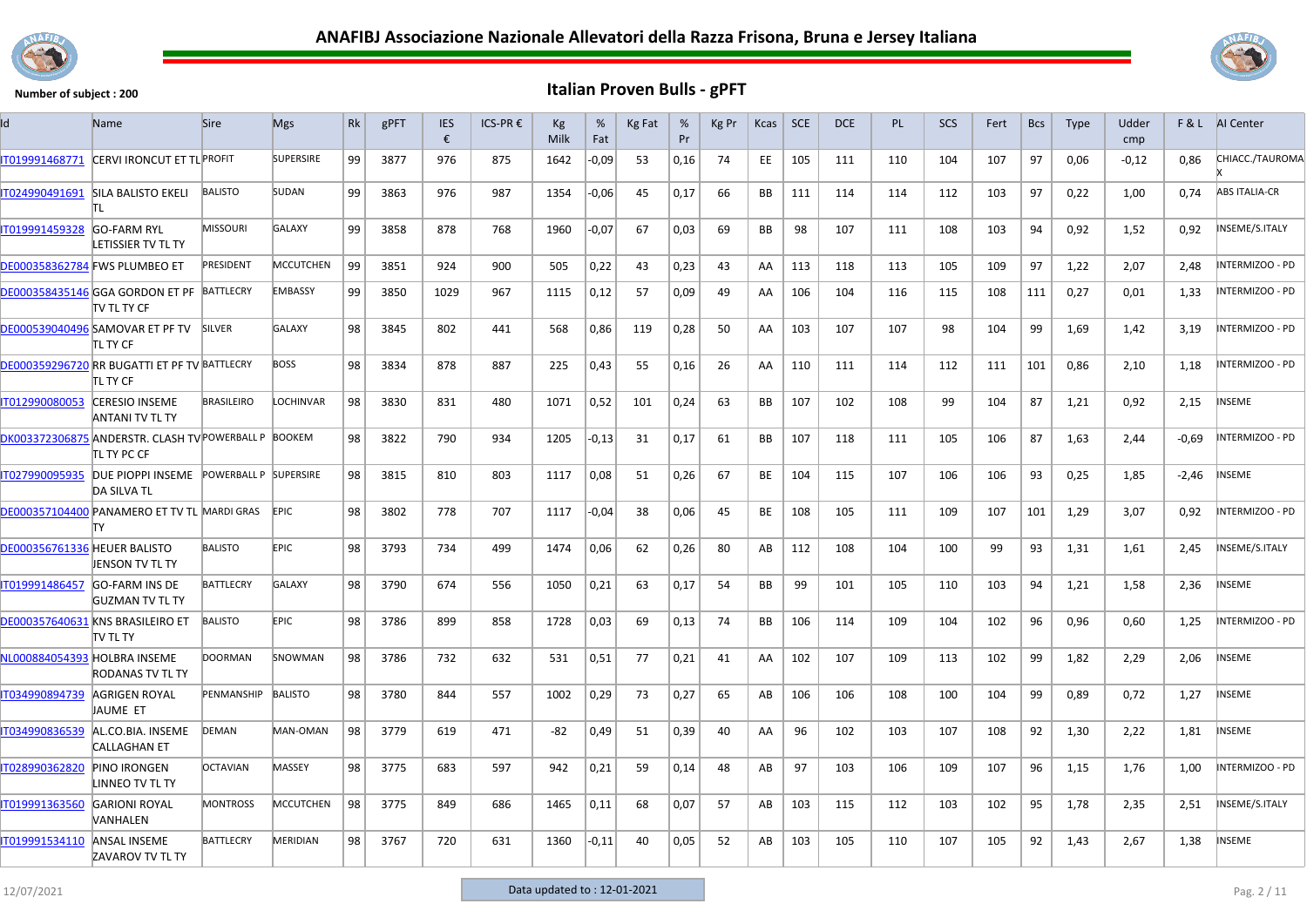



| Id                                 | <b>Name</b>                                     | <b>Sire</b>       | <b>Mgs</b>       | Rk | gPFT | <b>IES</b><br>€ | ICS-PR € | Кg<br>Milk | %<br>Fat | Kg Fat | %<br>Pr | Kg Pr | Kcas | <b>SCE</b> | <b>DCE</b> | <b>PL</b> | <b>SCS</b> | Fert | <b>Bcs</b> | <b>Type</b> | Udder<br>cmp |         | F & L AI Center      |
|------------------------------------|-------------------------------------------------|-------------------|------------------|----|------|-----------------|----------|------------|----------|--------|---------|-------|------|------------|------------|-----------|------------|------|------------|-------------|--------------|---------|----------------------|
| IT001990968804                     | <b>SERRA FARM INS.</b><br><b>WALSH TV TL TY</b> | <b>BATTLECRY</b>  | <b>MCCUTCHEN</b> | 98 | 3767 | 843             | 887      | 480        | 0,33     | 54     | 0,15    | 31    | BE   | 100        | 110        | 113       | 116        | 108  | 92         | 1,11        | 1,34         | 2,54    | <b>INSEME</b>        |
| IT019991486499                     | <b>GO-FARM INS.</b><br><b>SELKIRK TV TL TY</b>  | <b>HOTROD</b>     | NUMERO UNO   98  |    | 3765 | 619             | 487      | 1347       | 0,08     | 62     | $-0,03$ | 42    | AE   | 99         | 106        | 109       | 105        | 102  | 96         | 2,63        | 3,02         | 4,05    | <b>INSEME</b>        |
| IT018990201060                     | CLASH OSAKA ET TV<br>itl ty CF                  | <b>CLASH P</b>    | <b>SUPERSHOT</b> | 98 | 3761 | 842             | 657      | 1092       | 0,03     | 43     | 0,31    | 71    | BB   | 109        | 110        | 108       | 101        | 106  | 98         | 0,56        | 0,97         | $-0,28$ | INTERMIZOO - PD      |
| IT019991298204                     | <b>TORRIONE INSEME</b><br><b>OTAMENDI</b>       | <b>SILVER</b>     | <b>IIVES</b>     | 98 | 3760 | 798             | 646      | 1304       | 0,34     | 88     | 0,13    | 59    | AA   | 98         | 112        | 108       | 109        | 99   | 110        | 1,44        | 1,65         | 1,63    | INSEME/S.ITALY       |
| DE000357545439 RR CAMBRIDGE        |                                                 | COMMANDER         | MAXIM            | 98 | 3760 | 603             | 343      | 1109       | 0,07     | 50     | 0,16    | 56    | AA   | 99         | 102        | 107       | 102        | 101  | 97         | 2,07        | 3,70         | 1,98    | INTERMIZOO - PD      |
| IT035990809751                     | <b>VAYE ROYAL</b><br>MONFORT ET TV TL<br>lΤY    | <b>RODANAS</b>    | <b>SUPERSIRE</b> | 98 | 3756 | 778             | 837      | 604        | 0,43     | 71     | 0,25    | 48    | AE   | 108        | 118        | 110       | 113        | 102  | 92         | 1,25        | 1,56         | 0,24    | INSEME               |
| <b>DE001272457874 SRS BLUEBILL</b> |                                                 | <b>GATEDANCER</b> | COMMANDER        | 98 | 3754 | 958             | 808      | 1509       | 0,11     | 73     | 0,08    | 60    | AB   | 108        | 110        | 113       | 105        | 105  | 96         | 0,33        | 1,31         | 0,59    | INTERMIZOO - PD      |
| IT025990085062                     | DOGAL JABIR<br><b>ZAMBESI</b>                   | JABIR             | IOTA             | 98 | 3749 | 739             | 571      | 852        | 0,31     | 66     | 0,18    | 48    | AA   | 100        | 113        | 104       | 99         | 108  | 101        | 1,21        | 1,73         | 3,56    | INTERMIZOO - PD      |
| IT020991130892                     | <b>GANDY INSEME</b><br>MONZON                   | <b>HOTROD</b>     | <b>MCCUTCHEN</b> | 98 | 3737 | 714             | 494      | 1489       | 0,06     | 65     | 0,12    | 65    | AA   | 104        | 109        | 109       | 100        | 101  | 95         | 1,71        | 1,79         | 2,04    | INSEME/S.ITALY       |
| IT016990543631                     | <b>DREAM ROYAL</b><br>AKRON ET                  | <b>HALOGEN</b>    | <b>SUPERSIRE</b> | 98 | 3734 | 885             | 890      | 859        | $-0,08$  | 24     | 0,06    | 36    | BE   | 107        | 109        | 115       | 108        | 114  | 96         | 0,44        | 1,31         | 0,11    | INSEME               |
| IT061990580019                     | <b>CIRIO AGRICOLA</b><br>ROYAL INDUNA TL        | <b>BALISTO</b>    | COSMOPOLITA      | 98 | 3729 | 797             | 545      | 227        | 0,56     | 71     | 0,41    | 53    | AB   | 97         | 110        | 110       | 105        | 102  | 109        | 1,69        | 1,33         | 0,82    | <b>NSEME</b>         |
| IT034990894755                     | AGRIGEN ROYAL<br>JEZAIL TV TL TY                | PENMANSHIP        | <b>BALISTO</b>   | 98 | 3728 | 885             | 659      | 521        | 0,18     | 41     | 0,20    | 38    | BE   | 109        | 105        | 113       | 100        | 115  | 98         | 0,83        | 1,09         | 0,70    | INSEME/S.ITALY       |
| IT034990894706                     | AGRIGEN ROYAL<br><b>GALAHAD</b>                 | <b>BATTLECRY</b>  | AGENCY           | 98 | 3728 | 900             | 721      | 258        | 0,43     | 56     | 0,22    | 33    | AB   | 100        | 102        | 117       | 113        | 105  | 102        | 0,62        | 1,64         | 2,25    | INSEME/S.ITALY       |
| IT020991130897                     | <b>GANDY INS</b><br>MONTEVERDI TV TL<br>lΤY     | <b>HOTROD</b>     | <b>MCCUTCHEN</b> | 98 | 3727 | 727             | 563      | 1840       | $-0,28$  | 38     | $-0,01$ | 61    | AA   | 100        | 109        | 110       | 102        | 103  | 98         | 2,43        | 2,09         | 3,16    | INSEME               |
| NL000669219450 DROUNER FLOKI       |                                                 | CHARLEY           | OLYMPIAN         | 98 | 3727 | 926             | 862      | 1277       | $-0,02$  | 46     | 0,10    | 54    | AB   | 102        | 117        | 115       | 107        | 104  | 105        | 0,88        | 1,37         | 1,60    | INTERMIZOO - PD      |
| IT019991320688                     | AZ.AGRINOVE ROYAL SPEAKER<br><b>HOSKINS ET</b>  |                   | NUMERO UNO   98  |    | 3722 | 726             | 575      | 907        | 0,13     | 49     | 0,14    | 47    | AB   | 93         | 102        | 108       | 108        | 105  | 102        | 1,17        | 1,67         | 2,05    | INSEME               |
| IT017991840899                     | ZANI LANG PA-STORY ANSWER PO<br>TV TL TY        |                   | SILVER           | 98 | 3721 | 766             | 483      | 1754       | 0,39     | 114    | 0,08    | 69    | AA   | 114        | 110        | 106       | 101        | 101  | 96         | 1,58        | 0,97         | 0,32    | <b>ABS ITALIA-CR</b> |
| IT019991386514                     | <b>ALFRAG RYL</b><br>LAFAYETTE TV TL TY         | <b>PULSAR</b>     | <b>SUPERSIRE</b> | 98 | 3721 | 864             | 639      | 654        | 0,26     | 57     | 0,20    | 45    | AB   | 99         | 101        | 111       | 104        | 112  | 102        | 0,40        | 0,51         | $-0,32$ | INSEME/S.ITALY       |
|                                    | DE000539638692 COL CHARLESTON TL CHARLEY        |                   | PRESIDENT        | 97 | 3703 | 874             | 755      | 1806       | $-0,10$  | 57     | 0,06    | 69    | ВE   | 102        | 113        | 111       | 103        | 102  | 94         | 0,59        | 0,77         | 1,56    | CHIACCHIERINI-PG     |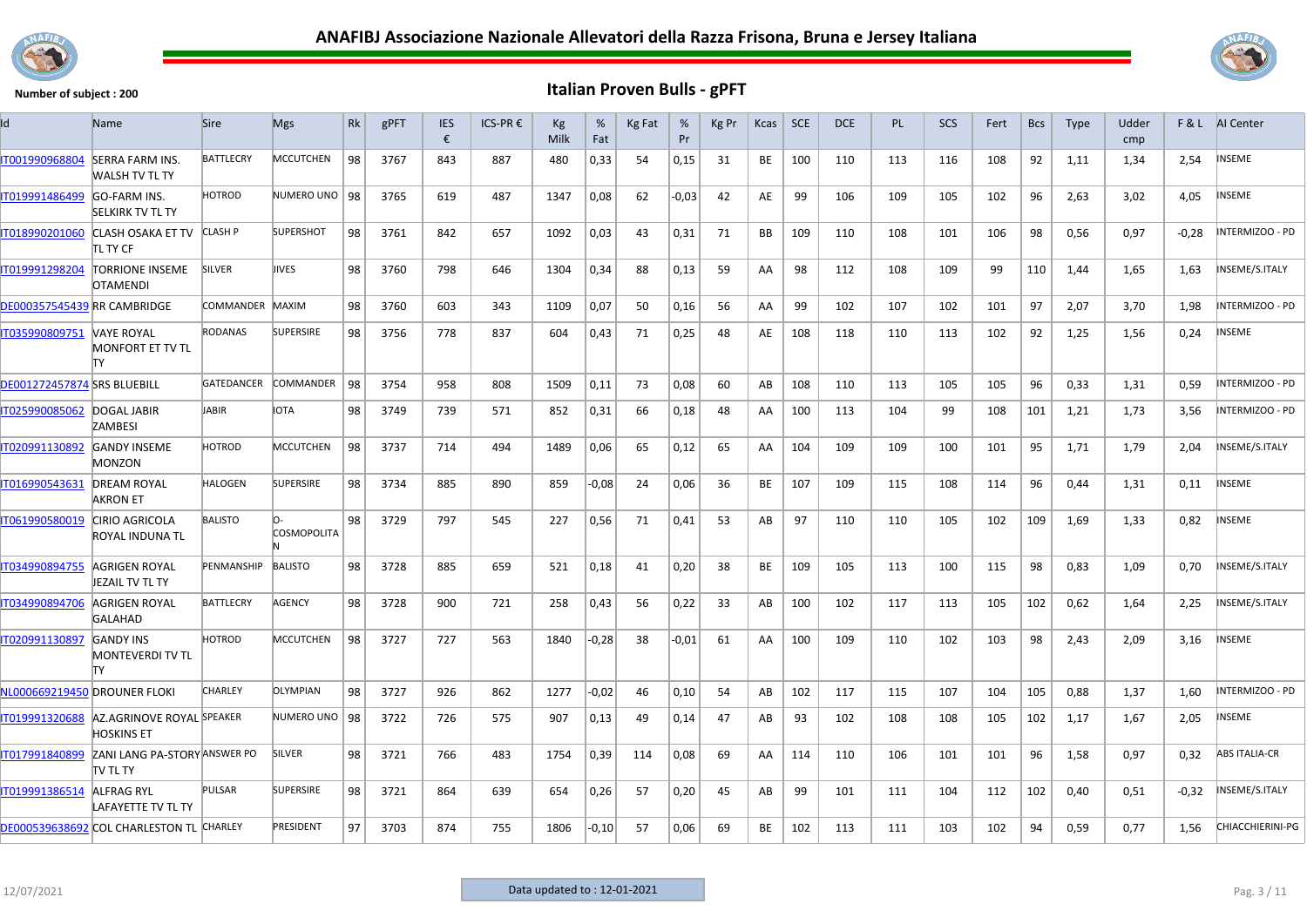



| Id                          | Name                                                    | <b>Sire</b>      | <b>Mgs</b>              | Rk | gPFT | <b>IES</b><br>€ | ICS-PR € | Кg<br>Milk | %<br>Fat | Kg Fat | %<br>Pr | Kg Pr | Kcas      | <b>SCE</b> | <b>DCE</b> | <b>PL</b> | <b>SCS</b> | Fert | <b>Bcs</b> | <b>Type</b> | Udder<br>cmp |         | <b>F&amp;L</b> AI Center |
|-----------------------------|---------------------------------------------------------|------------------|-------------------------|----|------|-----------------|----------|------------|----------|--------|---------|-------|-----------|------------|------------|-----------|------------|------|------------|-------------|--------------|---------|--------------------------|
| IT023990430737              | <b>IRONGEN NABUCCO RACER</b><br>itv tl ty               |                  | <b>OBSERVER</b>         | 97 | 3702 | 843             | 764      | 787        | 0,02     | 33     | 0,13    | 41    | AA        | 103        | 112        | 111       | 104        | 112  | 101        | 1,07        | 1,31         | 1,41    | INTERMIZOO - PD          |
| IT019991455212              | DAIRY-GEN INS<br>TANDIL TV TL TY                        | <b>BATTLECRY</b> | PREDESTINE              | 97 | 3701 | 780             | 595      | 82         | 0,66     | 74     | 0,23    | 27    | AB        | 98         | 98         | 112       | 112        | 109  | 95         | 0,95        | 0,95         | 1,88    | <b>INSEME</b>            |
| IT019991459337              | <b>GO-FARM ROYAL</b><br>LAMSON TV TL TY                 | <b>MISSOURI</b>  | <b>GALAXY</b>           | 97 | 3687 | 728             | 785      | 1769       | $-0,43$  | 18     | $-0.22$ | 36    | <b>BB</b> | 97         | 105        | 114       | 114        | 107  | 97         | 1,66        | 2,91         | 2,46    | <b>INSEME</b>            |
| IT015990386781              | <b>INS PENMAN</b><br>ENTERPRISE TV TL TY                | PENMANSHIP       | <b>BALISTO</b>          | 97 | 3676 | 1024            | 1021     | 212        | 0,17     | 27     | 0,24    | 33    | BB        | 107        | 120        | 118       | 110        | 110  | 102        | 0,39        | 0,92         | 2,06    | NSEME/S.ITALY            |
|                             | FR002833165172 GAH MERCATO TL                           | <b>PULSAR</b>    | <b>ROBUST</b>           | 97 | 3675 | 829             | 732      | 1186       | 0,10     | 57     | 0,11    | 53    | BE        | 100        | 115        | 110       | 102        | 109  | 93         | 0,81        | 1,33         | $-0,39$ | CHIACC./TAUROMA          |
|                             | DE000359235196 WKM SWORD ET TV SARASOTA<br>itl ty CF    |                  | ALTA1STCLASS   97       |    | 3661 | 959             | 737      | 1267       | 0,07     | 56     | 0,03    | 46    | BE        | 103        | 107        | 121       | 104        | 105  | 92         | 0,16        | 2,04         | 0,63    | NTERMIZOO - PD           |
| IT019991320664              | AZ.AGRINOVE RYL<br><b>HAGEN TV TL TY</b>                | <b>SPEAKER</b>   | NUMERO UNO 197          |    | 3652 | 713             | 582      | 372        | 0,21     | -37    | 0,18    | 32    | AB        | 107        | 106        | 108       | 107        | 109  | 105        | 1,61        | 1,53         | 3,24    | NOVAGEN S.R.L.           |
| DE000357411571 BANDICOOT ET |                                                         | <b>BALISTO</b>   | MAN-OMAN                | 97 | 3652 | 668             | 660      | 1003       | -0,12    | 25     | 0,20    | 56    | BE        | 110        | 114        | 105       | 108        | 103  | 101        | 1.53        | 2,06         | 2.19    | INTERMIZOO - PD          |
| NL000937451197 SCHR. DG HS  | <b>OPPERMAN TV TL TY</b>                                | <b>CHARLEY</b>   | <b>SUPERSHOT</b>        | 97 | 3651 | 841             | 943      | 983        | 0,03     | 41     | 0,06    | 40    | BE        | 108        | 124        | 114       | 109        | 109  | 94         | 1,02        | 1,68         | 0,10    | INSEME/S.ITALY           |
| 1017991551800               | <b>AMIGHETTI S SECTOR SILVER</b><br><b>ITV TL TY CF</b> |                  | <b>SUPERSIRE</b>        | 97 | 3649 | 761             | 375      | 1545       | 0,30     | 95     | 0,07    | 61    | AA        | 100        | 103        | 106       | 99         | 104  | 100        | 1,38        | 0,98         | 2,10    | NTERMIZOO - PD           |
| IT017991512562              | MIRABELL CMDR<br><b>SPARVIERO ET</b>                    |                  | COMMANDER NUMERO UNO 97 |    | 3649 | 679             | 405      | 1051       | 0,10     | 50     | 0,15    | 52    | AB        | 97         | 104        | 109       | 102        | 103  | 94         | 1,78        | 2,82         | 1,70    | NSEME/S.ITALY            |
| IT033990394848              | ALL.NURE SS VIRSUM SUPERSHOT                            |                  | MOGUL                   | 97 | 3646 | 874             | 747      | 1556       | $-0,03$  | 55     | 0,07    | 60    | AE        | 104        | 114        | 111       | 107        | 103  | 97         | 1.04        | 1,62         | 1,09    | INTERMIZOO - PD          |
| IT020991130896              | <b>GANDY INS</b><br>MOONWALK TV TL TY                   | HOTROD           | <b>MCCUTCHEN</b>        | 97 | 3630 | 728             | 639      | 1448       | $-0,18$  | -35    | 0,00    | 49    | AA        | 104        | 117        | 110       | 101        | 106  | 99         | 1,94        | 2,03         | 3,01    | NSEME                    |
| IT001990901501              | VANZETTI MISS.<br>UTOPIA TV TL TY                       | <b>MISSOURI</b>  | MOGUL                   | 97 | 3629 | 833             | 610      | 1358       | 0,21     | 76     | 0,07    | 54    | AB        | 107        | 112        | 108       | 101        | 105  | 99         | 0,88        | 0,86         | 2,79    | CHIACC./TAUROMA          |
| IT033990385284              | ALL.NURE S. PIPER TVSILVER<br>itl ty CF                 |                  | NUMERO UNO 97           |    | 3628 | 842             | 645      | 1153       | 0,29     | 76     | 0,11    | 51    | AA        | 111        | 113        | 109       | 102        | 107  | 98         | 0,31        | 1,34         | 0,29    | NTERMIZOO - PD           |
| IT012990080033              | CERESIO FROOME TV BRASILEIRO<br>itl ty CF               |                  | <b>DOORMAN</b>          | 97 | 3620 | 770             | 643      | 748        | 0,09     | 39     | 0,15    | 42    | AB        | 99         | 106        | 109       | 110        | 106  | 103        | 1,15        | 1,19         | 2,51    | INTERMIZOO - PD          |
| NL000758944292 MARS INSEME  | CHAPEAU TV TL TY                                        | MOGUL            | <b>TIME</b>             | 97 | 3614 | 631             | 582      | 180        | 0,40     | 51     | 0,20    | 28    | AA        | 100        | 112        | 105       | 108        | 107  | 97         | 1,67        | 1,73         | 3,87    | <b>INSEME</b>            |
| T098990504942               | <b>CORVINI INSEME</b><br>WALLACE ET                     | KINGBOY          | <b>SHAMROCK</b>         | 96 | 3606 | 736             | 447      | 1211       | 0,09     | 58     | 0,09    | 51    | BE        | 100        | 108        | 108       | 98         | 105  | 101        | 1,30        | 1,55         | 2,77    | INSEME                   |
| IT098990462400              | <b>MOLINO MANACOR</b>                                   | PLATINUM         | <b>SHOTTLE</b>          | 96 | 3605 | 672             | 435      | 1182       | 0,07     | 53     | 0,14    | 56    | BE        | 98         | 99         | 107       | 108        | 103  | 102        | 1,36        | 1,00         | 1,34    | INSEME                   |
| IT097990054437              | <b>GHEZZI G-PLUS</b><br><b>NAIROBI</b>                  | <b>CLASH P</b>   | <b>BALISTO</b>          | 96 | 3601 | 756             | 710      | 895        | -0,11    | 19     | 0,13    | 45    | AB        | 102        | 111        | 114       | 106        | 107  | 86         | 1,18        | 1,74         | 0,74    | INTERMIZOO - PD          |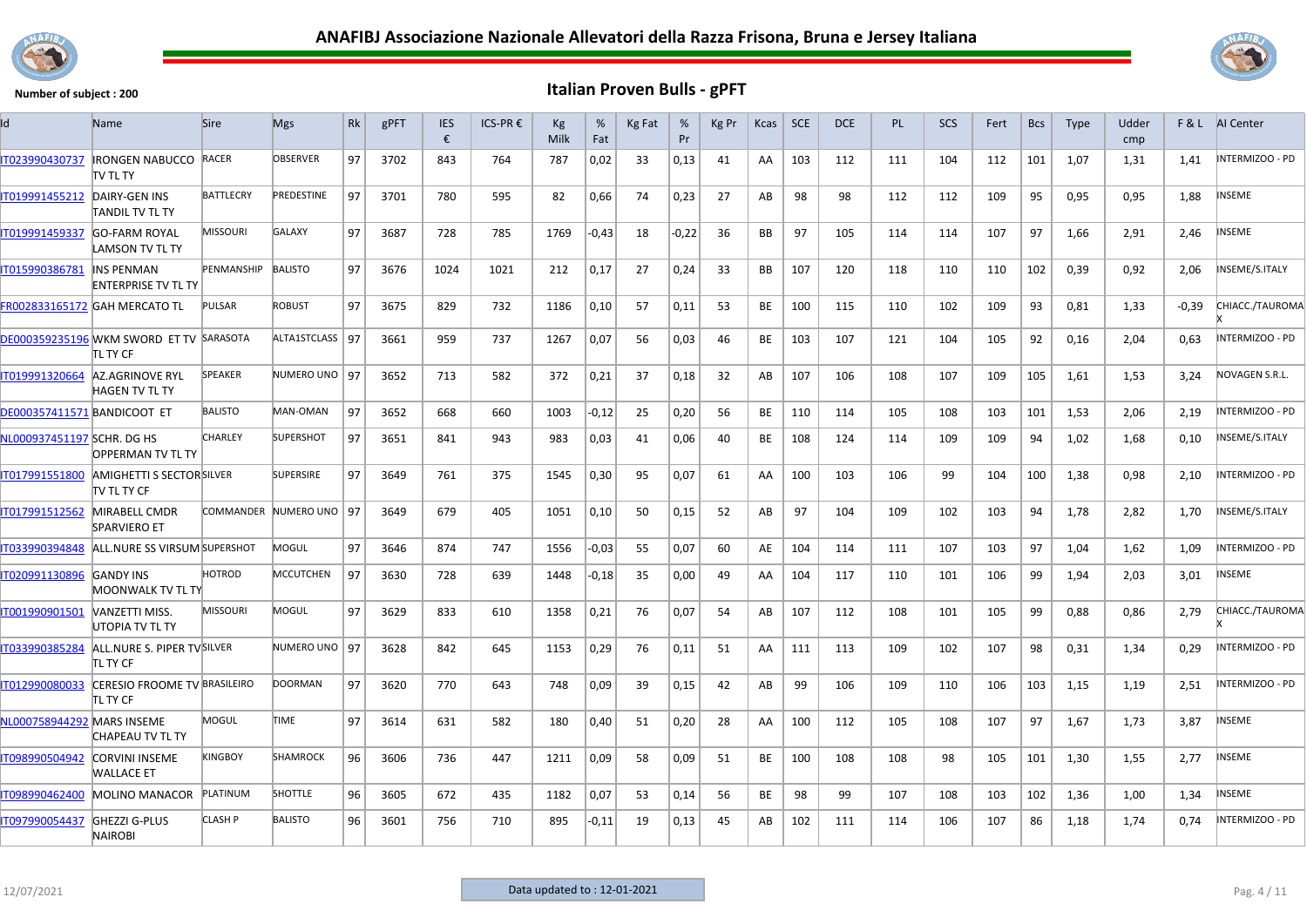



| Id                                    | Name                                                | <b>Sire</b>           | <b>Mgs</b>                | Rk | gPFT | <b>IES</b><br>€ | ICS-PR € | Kg<br>Milk | %<br>Fat | <b>Kg Fat</b> | %<br>Pr | Kg Pr | Kcas      | <b>SCE</b> | <b>DCE</b> | PL. | <b>SCS</b> | Fert | <b>Bcs</b> | <b>Type</b> | Udder<br>cmp |         | F & L AI Center      |
|---------------------------------------|-----------------------------------------------------|-----------------------|---------------------------|----|------|-----------------|----------|------------|----------|---------------|---------|-------|-----------|------------|------------|-----|------------|------|------------|-------------|--------------|---------|----------------------|
| IT098990488197                        | <b>SABBIONA R.</b><br><b>STOCKMAN TV TL TY</b>      | <b>DAK</b>            | HILL.                     | 96 | 3600 | 745             | 790      | 1741       | -0,18    | 45            | $-0,06$ | 53    | AB        | 97         | 112        | 110 | 113        | 103  | 106        | 0,62        | 1,25         | $-0,18$ | INSEME/S.ITALY       |
| IT001990926723                        | <b>BEL POWERBALL</b><br><b>SALGADO TV TL TY</b>     | POWERBALL P MASCALESE |                           | 96 | 3595 | 647             | 552      | 943        | 0,19     | 55            | 0,12    | 45    | BE        | 96         | 109        | 106 | 103        | 110  | 89         | 0,75        | 1,50         | -1,30   | NSEME/S.ITALY        |
| IT017991654939                        | AMIGHETTI INSEME<br><b>ASADOR</b>                   | <b>SUPERSHOT</b>      | MOGUL                     | 96 | 3593 | 823             | 788      | 1346       | $-0,09$  | 40            | 0,05    | 51    | <b>BB</b> | 107        | 123        | 111 | 102        | 106  | 101        | 0,79        | 1,68         | 0,66    | INSEME               |
| <b>DE000356777716 BELLOF TV TL TY</b> |                                                     | <b>BOSS</b>           | <b>SHANDAR</b>            | 96 | 3584 | 662             | 426      | 254        | 0,34     | 48            | 0,25    | 36    | AA        | 93         | 103        | 107 | 104        | 109  | 105        | 1.10        | 1.67         | 0.27    | INTERMIZOO - PD      |
| FR005027780295 BIANFRIE MCTN          | <b>FREDDO TV TL TY</b>                              | <b>MCCUTCHEN</b>      | <b>NIAGRA</b>             | 96 | 3582 | 662             | 465      | 450        | 0,52     | 74            | 0,21    | 38    | AA        | 102        | 104        | 108 | 108        | 104  | 98         | 1,06        | 1,45         | 0,61    | CHIACC./TAUROMA      |
| IT020991130893                        | <b>GANDY INS</b><br><b>MOONDANCE TV TL</b><br>lΤY   | HOTROD                | <b>MCCUTCHEN</b>          | 96 | 3581 | 603             | 342      | 2511       | $-0,48$  | 38            | $-0.11$ | 72    | AA        | 104        | 107        | 108 | 97         | 99   | 94         | 2,77        | 2,38         | 2,83    | NSEME/S.ITALY        |
| IT037990147606                        | ALL.CAPP. ROYAL<br><b>MAPUCHE ET TL</b>             | <b>HALOGEN</b>        | <b>MCCUTCHEN</b>          | 96 | 3571 | 694             | 692      | 39         | 0,43     | 48            | 0,12    | 13    | <b>BB</b> | 102        | 108        | 110 | 114        | 111  | 105        | 1,10        | 1,95         | 1,04    | <b>INSEME</b>        |
| IT017991760303                        | ZANI LANG ZAFER ET JEDI<br><b>TV TL TY</b>          |                       | TANGO                     | 96 | 3568 | 748             | 614      | 1427       | $-0,07$  | 46            | 0,03    | 53    | <b>BB</b> | 107        | 111        | 109 | 103        | 108  | 100        | 0,83        | 1,16         | $-0,78$ | <b>ABS ITALIA-CR</b> |
| IT019991436155                        | <b>GO-FARM ROYAL</b><br><b>CHAKOS TV TL TY</b>      | <b>KINGPIN</b>        | <b>MOGUL</b>              | 96 | 3568 | 657             | 482      | 1423       | $-0.06$  | 47            | 0.07    | 55    | AB        | 103        | 111        | 108 | 105        | 99   | 98         | 1,81        | 2,49         | 2,78    | INSEME               |
| IT097990053856                        | <b>GHEZZI G-PLUS</b><br><b>PERICLE</b>              | PENLEY                | <b>FREDERICK</b>          | 96 | 3567 | 783             | 625      | 1474       | $-0,02$  | 54            | 0,03    | 54    | AE        | 109        | 110        | 109 | 107        | 104  | 109        | 1,24        | 0,24         | 1,93    | INTERMIZOO - PD      |
| IT097990040418                        | GHEZZI MG SENEGAL MARDI GRAS<br><b>ET TV TL TY</b>  |                       | EPIC.                     | 96 | 3566 | 654             | 214      | 908        | 0,34     | 74            | 0,20    | 53    | AB        | 102        | 95         | 105 | 102        | 101  | 105        | 1,29        | 1,52         | 2,57    | NTERMIZOO - PD       |
| IT012990069322                        | CERESIO AMILCAR TV LANDLORD<br>itl ty               |                       | <b>RALSTORM</b>           | 96 | 3566 | 592             | 399      | 671        | 0,39     | 69            | 0,23    | 48    | BE        | 95         | 100        | 103 | 110        | 102  | 95         | 1,02        | 0,72         | 2,30    | INTERMIZOO - PD      |
| IT017991501890                        | <b>BALDO INSEME</b><br><b>BOLLINGER ET</b>          | <b>MARDI GRAS</b>     | <b>EJECT</b>              | 96 | 3560 | 736             | 451      | 1809       | 0,05     | 76            | $-0,06$ | 55    | AB        | 108        | 109        | 110 | 98         | 104  | 93         | 1,52        | 1,92         | 0,02    | NSEME                |
| IT098990523315                        | <b>SABBIONA</b><br><b>LEOPARDO TV TL TY</b><br>ICE. | <b>SUPERSHOT</b>      | lo-<br><b>COSMOPOLITA</b> | 96 | 3557 | 978             | 1020     | 1439       | $-0,22$  | 28            | 0,01    | 50    | AB        | 102        | 120        | 115 | 113        | 108  | 111        | $-0.09$     | 1,03         | $-1,44$ | INTERMIZOO - PD      |
|                                       | NL000655991296 GK KINGPIN NIGHT<br>TV TL TY         | KINGPIN               | MOGUL                     | 96 | 3555 | 676             | 533      | 690        | 0,20     | 50            | 0.06    | 31    | AE        | 113        | 111        | 112 | 105        | 107  | 93         | 1.40        | 3.05         | 1,01    | CHIACC./TAUROMA      |
|                                       | DE000539174273 COL ZANGIEF TV TL<br>ITY CF          | ALOUD                 | <b>GALAXY</b>             | 96 | 3553 | 723             | 388      | 528        | 0,06     | 27            | 0,12    | 32    | AB        | 99         | 97         | 112 | 99         | 112  | 104        | 1,26        | 2,09         | 1,83    | NTERMIZOO - PD       |
| IT097990053894                        | <b>GHEZZI G-PLUS</b><br><b>JESOLO</b>               | <b>BALTIKUM</b>       | SARGEANT                  | 96 | 3553 | 716             | 303      | 1799       | $-0,05$  | 63            | 0,14    | 78    | AB        | 100        | 103        | 105 | 96         | 100  | 97         | 1,30        | 0,45         | 1,78    | NTERMIZOO - PD       |
| IT001990700430                        | VANZETTI MOG<br><b>RELIABLE TV TL TY</b>            | MOGUL                 | MAN-OMAN                  | 96 | 3549 | 888             | 816      | 769        | 0,28     | 62            | 0,05    | 32    | AB        | 116        | 117        | 113 | 107        | 110  | 103        | 0,32        | 0,80         | 1,46    | CHIACC./TAUROMA      |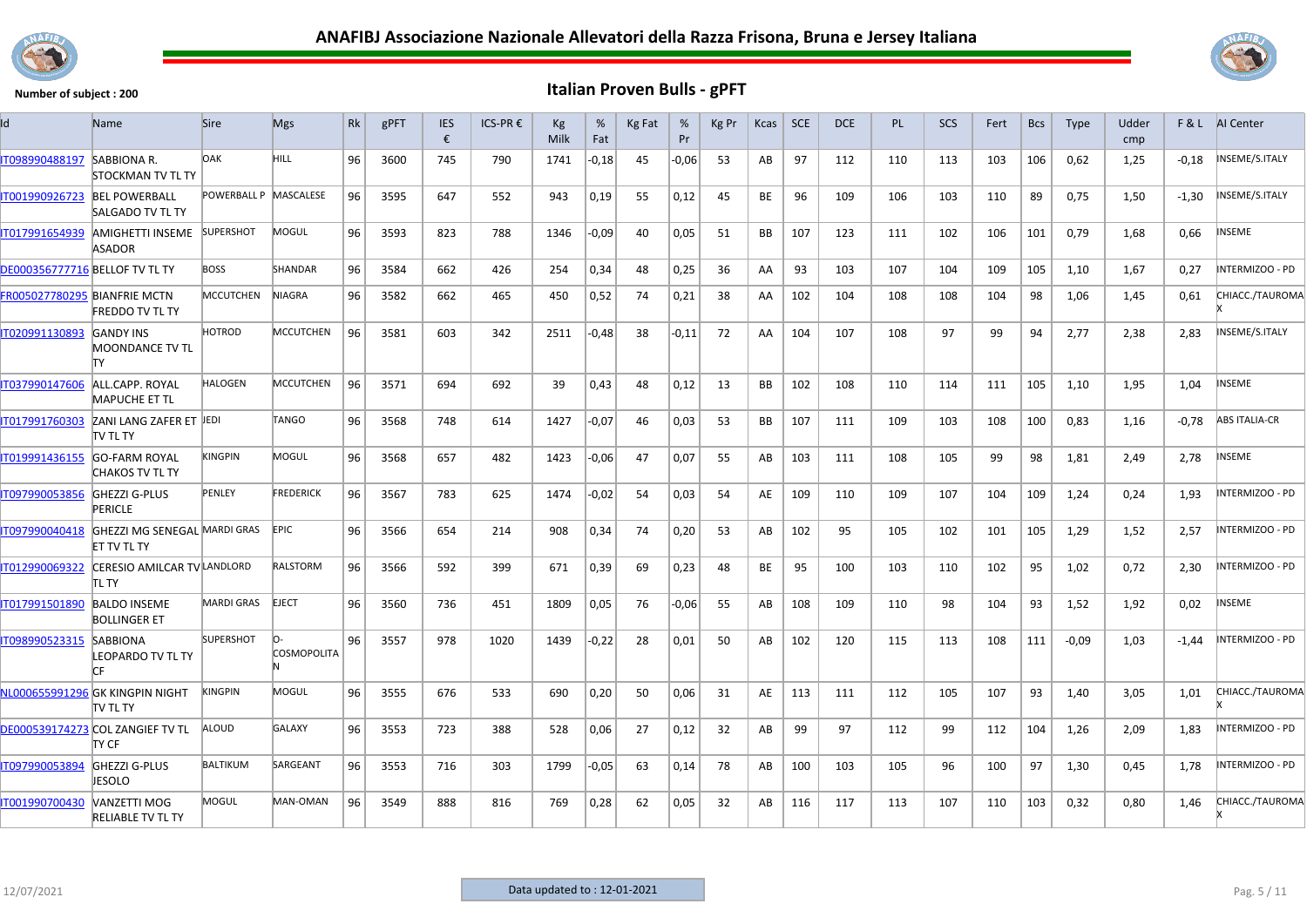



| ld             | <b>Name</b>                                                    | <b>Sire</b>      | <b>Mgs</b>               | <b>Rk</b> | gPFT | IES<br>€ | $ICS-PR$ € | Кg<br>Milk | %<br>Fat | Kg Fat | %<br>Pr | Kg Pr | Kcas      | SCE | <b>DCE</b> | <b>PL</b> | SCS | Fert | <b>Bcs</b> | <b>Type</b> | Udder<br>cmp |         | F & L AI Center      |
|----------------|----------------------------------------------------------------|------------------|--------------------------|-----------|------|----------|------------|------------|----------|--------|---------|-------|-----------|-----|------------|-----------|-----|------|------------|-------------|--------------|---------|----------------------|
| IT019991384451 | GO-FARM<br><b>SEVENTYFIVE TV TL</b><br>lΤY                     | LOPTIMUM         | MOGUL                    | 96        | 3548 | 847      | 808        | 510        | 0,12     | 33     | 0,04    | 21    | AB        | 110 | 112        | 116       | 113 | 109  | 104        | 1,59        | 1,80         | 2.48    | <b>ABS ITALIA-CR</b> |
| IT020991116956 | <b>CANILI ROYAL</b><br>ARENAS ET TL                            | PENMANSHIP DAK   |                          | 96        | 3542 | 782      | 681        | 1075       | -0,10    | 32     | 0,06    | 44    | AB        | 108 | 115        | 110       | 102 | 109  | 105        | 0,65        | 1,37         | 1,07    | NSEME/S.ITALY        |
| IT015990407627 | <b>BONETTI PADDOR TV SUPERSTAR</b><br>TL TY CF                 |                  | MOGUL                    | 96        | 3540 | 660      | 565        | 821        | 0,36     | 71     | 0,21    | 52    | AB        | 103 | 116        | 108       | 104 | 100  | 90         | 1,25        | 1,19         | 0,50    | NTERMIZOO - PD       |
| IT021002127576 | <b>INSEME SILV</b><br>CHEROCKEE                                | <b>SILVER</b>    | <b>MCCUTCHEN</b>         | 96        | 3535 | 615      | 307        | 1104       | 0,16     | 60     | 0,09    | 47    | AB        | 92  | 106        | 107       | 102 | 101  | 99         | 2,19        | 2,52         | 3,43    | NSEME/S.ITALY        |
| IT018990171847 | LUIS-OOH INSEME<br><b>PEKERMAN ET</b>                          | <b>SUPERSHOT</b> | MOGUL                    | 96        | 3534 | 872      | 895        | 676        | 0,13     | 39     | 0,16    | 40    | <b>BB</b> | 103 | 119        | 114       | 115 | 103  | 107        | 0,79        | 1,22         | $-0,04$ | NSEME                |
| IT028990384905 | <b>IRONGEN MEZCAL ET DUOMILIA</b><br>itv tl ty CF              |                  | <b>MARDI GRAS</b>        | 96        | 3533 | 743      | 555        | 1489       | $-0,12$  | 44     | 0,08    | 60    | BB        | 106 | 109        | 108       | 102 | 106  | 101        | 0,97        | 0,30         | 0,64    | NTERMIZOO - PD       |
| IT053990116241 | TOC-FARM<br><b>FONTAINE ET</b>                                 | <b>DOORMAN</b>   | SNOWMAN                  | 96        | 3532 | 523      | 447        | 147        | 0,22     | 29     | 0,21    | 28    | AB        | 100 | 106        | 108       | 111 | 104  | 102        | 2,40        | 2,47         | 2,00    | NSEME                |
|                | DE000356333282 WEH INSEME JOFFRE SUPERSIRE<br><b>ITV TL TY</b> |                  | <b>BOWSER</b>            | 96        | 3531 | 787      | 680        | 1232       | 0,11     | 59     | 0,17    | 61    | BE        | 104 | 112        | 109       | 105 | 104  | 99         | $-0,63$     | 0,36         | $-1,50$ | <b>NSEME/S.ITALY</b> |
| IT053990122183 | <b>TOC-FARM</b><br><b>STAFFORD ET</b>                          | DEMAN            | NUMERO UNO   96          |           | 3529 | 689      | 440        | $-15$      | 0,29     | 32     | 0,20    | 21    | AE        | 104 | 104        | 109       | 103 | 111  | 107        | 1,88        | 1,86         | 3,73    | NSEME/S.ITALY        |
| IT001990838293 | <b>BEL BALISTO</b><br><b>SERRANO ET</b>                        | <b>BALISTO</b>   | SHOUT                    | 96        | 3519 | 631      | 420        | 433        | 0,38     | 60     | 0,28    | 47    | AB        | 103 | 111        | 108       | 105 | 100  | 93         | 1,58        | 1,92         | 2,06    | NSEME/S.ITALY        |
| IT019991170829 | NUMERO UNO<br>FERRAN TL                                        | NUMERO UNO SUPER |                          | 96        | 3517 | 777      | 609        | 442        | 0,16     | 35     | 0,07    | 22    | AE        | 100 | 101        | 112       | 109 | 111  | 113        | 0,10        | 1,37         | 1,25    | <b>ABS ITALIA-CR</b> |
| IT019991486505 | <b>GO-FARM INS</b><br><b>PEMBROKE TV TL TY</b>                 | <b>SILVER</b>    | <b>SUPERSIRE</b>         | 96        | 3517 | 680      | 520        | 1073       | $-0,02$  | 40     | 0,03    | 40    | AB        | 101 | 108        | 110       | 106 | 105  | 100        | 0.97        | 2,83         | 0.42    | NSEME                |
| IT001990948742 | ALL. MEI. S.<br>POLIGNAC TV TL TY                              | <b>SILVER</b>    | NUMERO UNO   96          |           | 3517 | 676      | 478        | 377        | 0,56     | 77     | 0,16    | 31    | AB        | 107 | 112        | 106       | 102 | 108  | 102        | 1,26        | 0,61         | 3,06    | NSEME                |
| IT001990869558 | <b>CERETTESE KAUNAS</b>                                        | DEMAN            | MAN-OMAN                 | 96        | 3516 | 624      | 497        | 470        | 0,27     | 47     | 0,19    | -36   | AB        | 105 | 108        | 108       | 109 | 103  | 93         | 1,82        | 1,64         | 3,38    | NSEME/S.ITALY        |
|                | NL000655924425 SCHREUR CRUYFF TV BALISTO<br>TL TY PC RF        |                  | LAWN BOY P<br><b>RED</b> | 95        | 3511 | 685      | 425        | 1064       | 0,41     | 86     | 0,32    | 73    | AB        | 106 | 107        | 103       | 105 | 98   | 96         | 0,14        | $-0,04$      | $-1,49$ | NTERMIZOO - PD       |
| IT034990737899 | AGRIGEN ROYAL<br>LETTERMAN ET TL                               | ZANZIBAR         | MOGUL                    | 95        | 3510 | 755      | 465        | 792        | 0,23     | 55     | 0,25    | 54    | BE        | 111 | 110        | 108       | 101 | 104  | 105        | 0,48        | 1,28         | $-0.13$ | NSEME/S.ITALY        |
| IT017991436860 | <b>AMIGHETTI</b><br>ACADEMIC ET TL                             | <b>DOORMAN</b>   | PLANET                   | 95        | 3510 | 590      | 443        | 217        | 0,41     | 53     | 0,21    | 30    | AA        | 93  | 104        | 108       | 109 | 105  | 92         | 1,93        | 1,22         | 2,66    | NSEME/S.ITALY        |
|                | NL000751090271 KOEPON FUSION TV SPRING<br>tl ty CF             |                  | <b>EMBASSY</b>           | 95        | 3506 | 691      | 392        | 2083       | 0,04     | 84     | $-0,10$ | 59    | AB        | 96  | 107        | 108       | 102 | 100  | 105        | 1,23        | 1,85         | 0,18    | NTERMIZOO - PD       |
| IT030990274035 | <b>INSEME SS ALVISE TV SUPERSHOT</b><br>lt L                   |                  | FERNAND                  | 95        | 3505 | 854      | 613        | 1614       | $-0,06$  | 55     | 0,01    | 56    | AB        | 99  | 107        | 110       | 105 | 105  | 108        | 0,22        | 0,60         | 0,05    | NSEME                |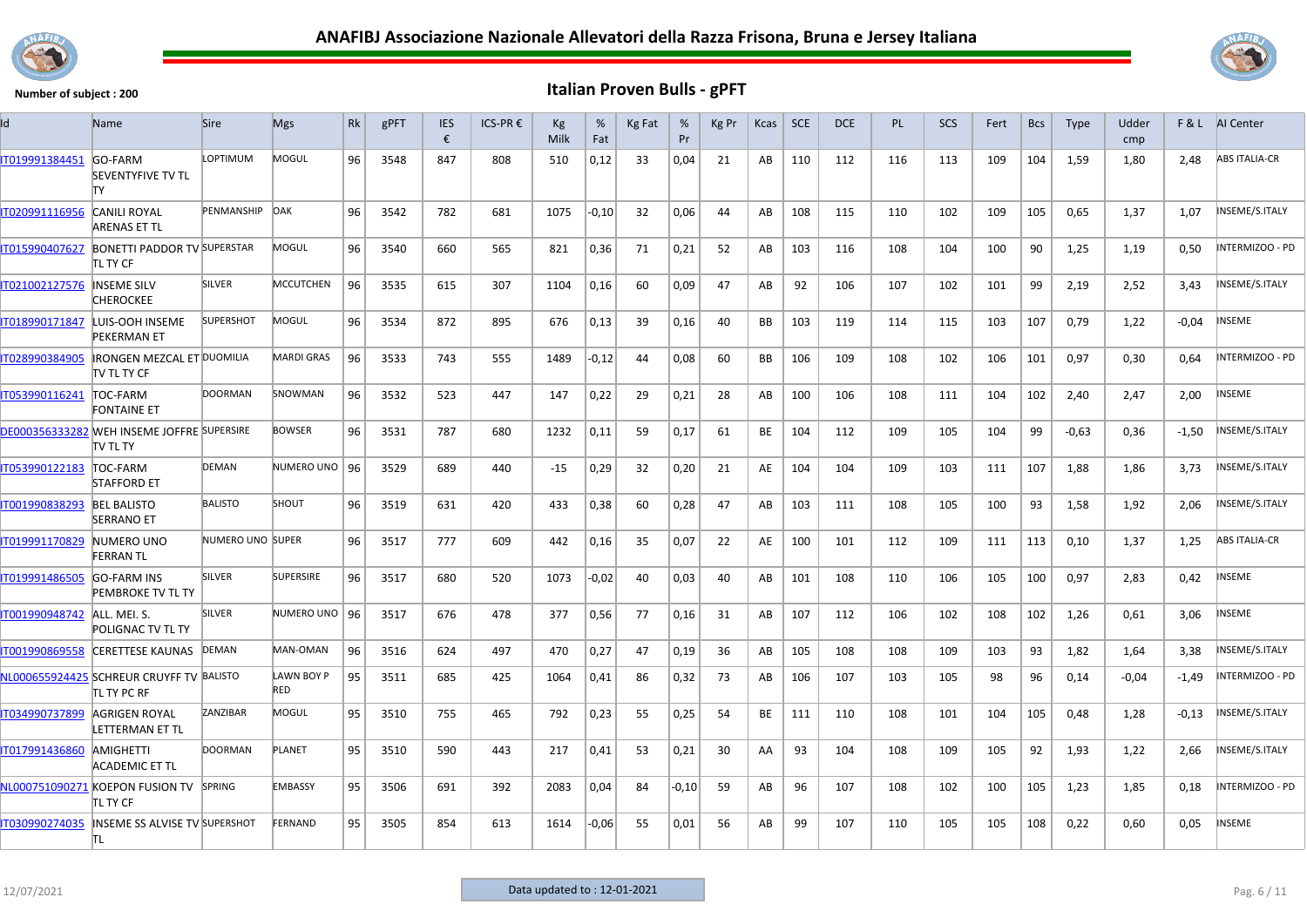



| Id             | <b>Name</b>                                         | <b>Sire</b>        | <b>Mgs</b>       | <b>Rk</b> | gPFT | <b>IES</b><br>€ | ICS-PR € | Кg<br>Milk | %<br>Fat | <b>Kg Fat</b> | %<br>Pr | Kg Pr | Kcas      | <b>SCE</b> | <b>DCE</b> | <b>PL</b> | <b>SCS</b> | Fert | <b>Bcs</b> | <b>Type</b> | Udder<br>cmp |         | <b>F&amp;L</b> AI Center |
|----------------|-----------------------------------------------------|--------------------|------------------|-----------|------|-----------------|----------|------------|----------|---------------|---------|-------|-----------|------------|------------|-----------|------------|------|------------|-------------|--------------|---------|--------------------------|
| DE000359353758 | YANDEX ET TV TL TY ALOUD<br>PF CF                   |                    | <b>BIG POINT</b> | 95        | 3505 | 785             | 432      | 2216       | $-0,09$  | 74            | 0,05    | 82    | <b>BB</b> | 99         | 103        | 108       | 98         | 98   | 89         | 0,51        | 0,25         | 1,07    | INTERMIZOO - PD          |
| IT019991136411 | <b>IDEVRA ROYAL</b><br><b>PORTLAND TV TL TY</b>     | <b>RODANAS</b>     | <b>DOORMAN</b>   | 95        | 3502 | 610             | 424      | 890        | 0,14     | 51            | 0,15    | 49    | AA        | 100        | 102        | 107       | 111        | 98   | 98         | 1,31        | 1,62         | 1,98    | <b>INSEME</b>            |
| IT058990268724 | <b>TRIONE INSEME</b><br><b>ICARDI</b>               | JACEY              | PLANET           | 95        | 3502 | 589             | 257      | 928        | 0,23     | 62            | 0,35    | 71    | AB        | 102        | 99         | 99        | 100        | 103  | 93         | 0,59        | $-0.49$      | $-0,17$ | <b>INSEME</b>            |
| IT023990428265 | ALL.GUARISE ROYAL ZANZIBAR<br>TUDOR ET              |                    | MOGUL            | 95        | 3501 | 744             | 729      | 596        | $-0,12$  | 10            | 0,08    | 29    | AB        | 96         | 104        | 110       | 113        | 113  | 107        | 0,18        | 0,61         | 0,68    | NSEME/S.ITALY            |
|                | DE000357545318 RR ARSENAL ET TV TL ANTON<br>TY CF   |                    | <b>BOOKEM</b>    | 95        | 3500 | 620             | 441      | 740        | 0,24     | 55            | 0,26    | 54    | AB        | 102        | 111        | 103       | 102        | 102  | 101        | 0,55        | 1,46         | 0,88    | NTERMIZOO - PD           |
| IT019991455190 | DAIRY-GEN INS<br>NUREYEV TV TL TY                   | <b>BATTLECRY</b>   | <b>CASHCOIN</b>  | 95        | 3497 | 753             | 717      | -95        | 0,34     | 34            | 0,10    | 9     | AA        | 105        | 109        | 115       | 116        | 109  | 105        | 1.08        | 2,38         | 1,75    | INSEME/S.ITALY           |
| IT015990366700 | <b>INSEME GREENWAY</b><br><b>MONK</b>               | <b>GREENWAY</b>    | NUMERO UNO 95    |           | 3497 | 575             | 474      | 386        | 0,08     | 23            | 0,17    | 32    | AE        | 103        | 108        | 106       | 107        | 108  | 97         | 1,62        | 2,32         | 1,18    | INSEME                   |
| IT012990063014 | ALL.MULINO INSEME DOORMAN<br>FLINN ET TL            |                    | <b>GOLDWYN</b>   | 95        | 3491 | 574             | 437      | 419        | -0,10    | -5            | 0,20    | 36    | BB        | 90         | 101        | 108       | 110        | 104  | 102        | 1,96        | 2,19         | 2,38    | NSEME                    |
| IT028990362821 | <b>PINO IRONGEN</b><br>TULLIO TV TL TY              | <b>OCTAVIAN</b>    | MASSEY           | 95        | 3490 | 670             | 636      | 1413       | -0,10    | 42            | 0,04    | 52    | AB        | 105        | 107        | 105       | 110        | 106  | 98         | 0,19        | 0,28         | 0.06    | CHIACCHIERINI-PG         |
| IT017991251571 | AMIGHETTI INS.<br>ABBADO TV TL TY                   | NUMERO UNO PLANET  |                  | 95        | 3488 | 761             | 592      | 653        | 0,16     | 44            | $-0.01$ | 22    | AE        | 105        | 101        | 112       | 110        | 112  | 104        | 0,59        | 1,40         | 0,46    | NSEME                    |
| IT033990354556 | ALL.NURE JACEY<br><b>SILKON CD</b>                  | <b>JACEY</b>       | LAUTHORITY       | 95        | 3486 | 534             | 384      | 1635       | $-0,27$  | 31            | 0,01    | 58    | AA        | 93         | 101        | 104       | 108        | 101  | 97         | 1,38        | 1,64         | 1,11    | <b>INTERMIZOO - PD</b>   |
|                | DE000357134654 WKM MALAGA ET TV MAHUVA<br>itl ty CF |                    | <b>EPIC</b>      | 95        | 3484 | 586             | 341      | 298        | 0,13     | 25            | 0,15    | 26    | BB        | 102        | 102        | 110       | 101        | 109  | 103        | 1,50        | 3,29         | 1,20    | INTERMIZOO - PD          |
| IT034990737857 | AGRIGEN ROYAL<br><b>BLAISE ET</b>                   | ALTA1STCLASS EJECT |                  | 95        | 3483 | 734             | 546      | 1272       | $-0,17$  | 29            | $-0,04$ | 38    | <b>BB</b> | 110        | 105        | 114       | 106        | 106  | 101        | 0,88        | 2,37         | 0,83    | NSEME/S.ITALY            |
| IT019991555379 | CRISTELLA SCIPIONE SUPERSHOT<br>itv tl ty CF        |                    | <b>SHAMROCK</b>  | 95        | 3479 | 927             | 735      | 1345       | 0,21     | 74            | 0,00    | 46    | AB        | 104        | 116        | 113       | 104        | 108  | 110        | 0,31        | $-0,33$      | $-0,21$ | NTERMIZOO - PD           |
| IT035990837368 | VAYE INS. MEZZADRI PENMANSHIP<br><b>ET TV TL TY</b> |                    | <b>SUPERSIRE</b> | 95        | 3477 | 656             | 656      | 1894       | $-0.22$  | 46            | $-0.05$ | 57    | <b>BE</b> | 104        | 111        | 108       | 110        | 101  | 95         | 0.49        | 0,88         | $-0.63$ | INSEME/S.ITALY           |
| IT024990566273 | <b>PINETA IRONGEN</b><br><b>GLOCK</b>               | <b>BANCO</b>       | <b>MONTROSS</b>  | 95        | 3476 | 587             | 397      | 846        | 0,28     | 64            | 0,10    | 40    | AB        | 104        | 106        | 106       | 103        | 105  | 93         | 0,93        | 1,83         | 0,31    | INTERMIZOO - PD          |
| IT034990894665 | AGRIGEN RY<br>LONGSTRIDE TV TL TY                   | HOTROD             | CONTROL          | 95        | 3475 | 583             | 372      | 1198       | $-0,13$  | 34            | 0,02    | 43    | AB        | 97         | 102        | 107       | 106        | 104  | 104        | 1,79        | 2,21         | 2,24    | NSEME/S.ITALY            |
| IT019991410956 | GO-FARM AGASSI ET OCTAVIAN<br>lΤY                   |                    | <b>DOORMAN</b>   | 95        | 3475 | 617             | 389      | 1002       | 0,08     | 46            | 0,18    | 55    | <b>BB</b> | 101        | 101        | 105       | 105        | 103  | 93         | 0.59        | 0,82         | 0.74    | <b>NSEME</b>             |
| IT019991384572 | <b>GO-FARM INSEME</b><br><b>MANGAS</b>              | <b>SILVER</b>      | SNOWMASTER   95  |           | 3472 | 786             | 646      | 171        | 0,34     | 43            | 0,13    | 19    | AB        | 96         | 111        | 111       | 109        | 111  | 112        | 0,98        | 1,49         | 1,87    | INSEME/S.ITALY           |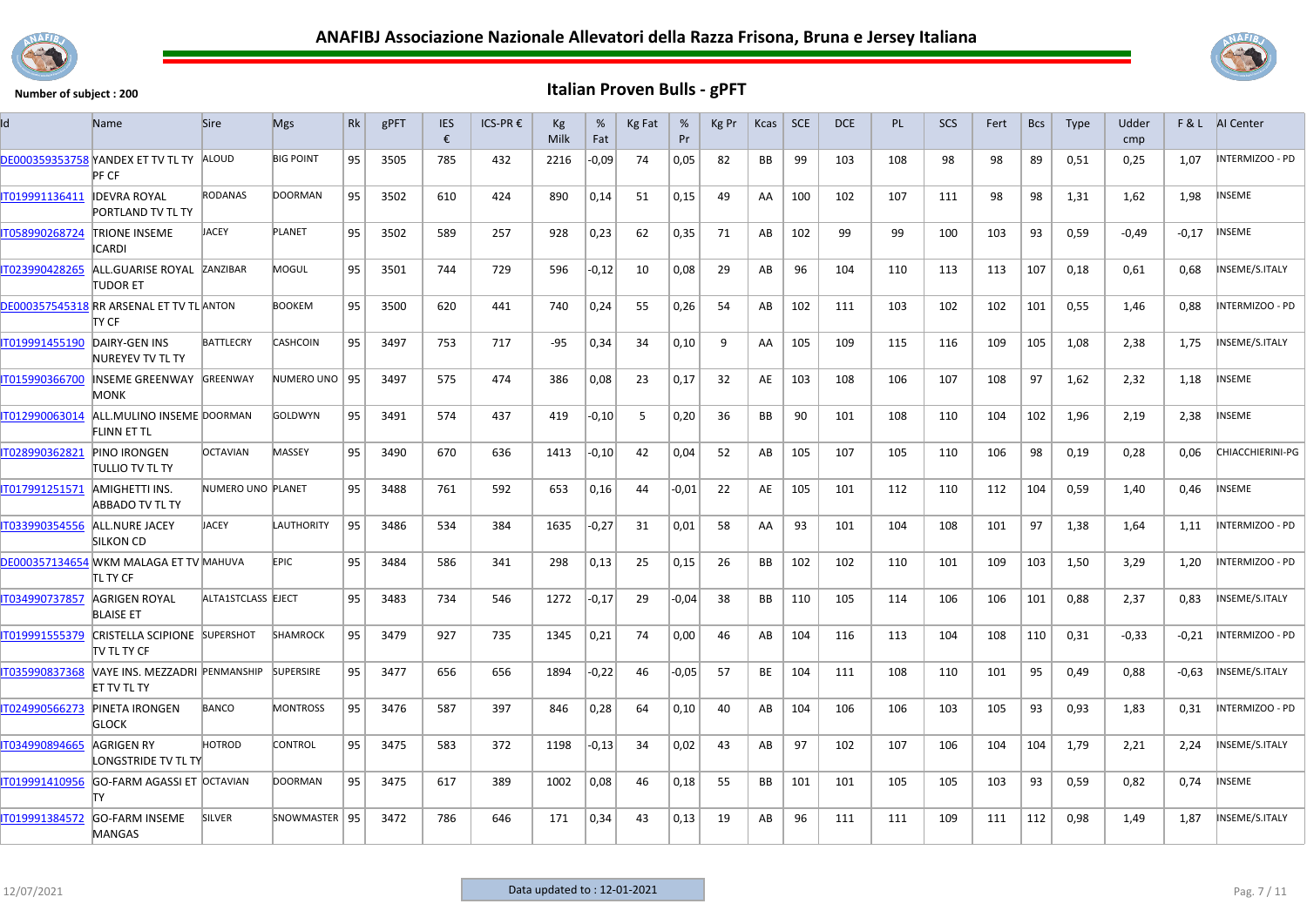



| ld             | Name                                                      | <b>Sire</b>         | <b>Mgs</b>       | Rk | gPFT | <b>IES</b><br>€ | ICS-PR € | Кg<br>Milk | %<br>Fat | Kg Fat | %<br>Pr | Kg Pr | Kcas      | <b>SCE</b> | <b>DCE</b> | <b>PL</b> | <b>SCS</b> | Fert | <b>Bcs</b> | Type | Udder<br>cmp |         | <b>F&amp;L</b> AI Center |
|----------------|-----------------------------------------------------------|---------------------|------------------|----|------|-----------------|----------|------------|----------|--------|---------|-------|-----------|------------|------------|-----------|------------|------|------------|------|--------------|---------|--------------------------|
| IT017991580213 | ZANI SIL. VINILE TV TLSILVER<br>lΤY                       |                     | <b>SUPERSIRE</b> | 95 | 3471 | 768             | 516      | 1583       | 0,10     | 72     | 0,01    | 54    | BE        | 106        | 109        | 110       | 105        | 100  | 100        | 0,86 | 0,64         | 2,93    | INTERMIZOO - PD          |
| IT033990328450 | ALL.NURE DOORMAN DOORMAN<br>POISON                        |                     | PLANET           | 95 | 3469 | 615             | 565      | 473        | 0,15     | 34     | 0,25    | 43    | AB        | 102        | 111        | 106       | 110        | 104  | 94         | 1,41 | 1,10         | 0.58    | <b>INTERMIZOO - PD</b>   |
| IT017991569538 | <b>CIOLIFARM INSEME</b><br><b>EVERTON</b>                 | <b>KINGBOY</b>      | PRINCE           | 95 | 3468 | 624             | 582      | 1518       | $-0,29$  | 25     | 0,02    | 54    | AB        | 101        | 114        | 106       | 108        | 100  | 100        | 1,33 | 1.49         | 2,98    | <b>NSEME</b>             |
| IT019991422197 | <b>PIROLO INSEME</b><br>KASDAN TV TL TY                   | LEEROY              | <b>EUDON</b>     | 95 | 3465 | 685             | 424      | 974        | 0,13     | 53     | 0,08    | 42    | <b>BB</b> | 107        | 105        | 113       | 105        | 101  | 97         | 1,38 | 2,25         | 1,29    | NSEME/S.ITALY            |
| IT033990352690 | CASTELBOSCO E B<br>LOVER TV TL TY                         | <b>BALISTO</b>      | <b>SHOTTLE</b>   | 95 | 3462 | 769             | 535      | 471        | 0,27     | 48     | 0,26    | 44    | AB        | 102        | 110        | 111       | 104        | 105  | 99         | 0,42 | 0,92         | $-0,12$ | <b>ABS ITALIA-CR</b>     |
| IT033990439170 | ALL.NURE<br><b>LANCASTER TV TL TY</b>                     | SUPERSTAR           | <b>SUPERSIRE</b> | 95 | 3461 | 704             | 584      | 1602       | 0,17     | 80     | 0,01    | 55    | AB        | 102        | 113        | 108       | 107        | 101  | 97         | 0,59 | 0,60         | $-0,23$ | INTERMIZOO - PD          |
| IT001990870444 | ISOLABELLA ROYAL<br><b>STARTREK ET</b>                    | ALTA1STCLASS WAIGOO |                  | 95 | 3459 | 637             | 275      | $-337$     | 0,51     | 43     | 0,24    | 15    | BE        | 99         | 97         | 112       | 103        | 110  | 108        | 1,04 | 2,37         | 1,25    | INSEME/S.ITALY           |
| IT019991324838 | <b>GO-FARM INSEME</b><br><b>RETANCUR</b>                  | <b>BOMBERO</b>      | <b>ELVIS</b>     | 95 | 3458 | 510             | 150      | 1393       | 0,15     | 70     | 0,18    | 68    | AE        | 97         | 98         | 102       | 104        | 95   | 100        | 1,52 | 1,27         | 0,37    | <b>NSEME</b>             |
| IT020990691945 | <b>BERTAIOLA INSEME</b><br><b>ROBLES ET</b>               | NUMERO UNO GOLDWYN  |                  | 95 | 3454 | 616             | 491      | $-189$     | 0,23     | 17     | 0,20    | 14    | AA        | 99         | 102        | 108       | 105        | 116  | 99         | 0,21 | 1,64         | 0,31    | INSEME/S.ITALY           |
| IT034990894666 | AGRIGEN ROYAL<br>TORTONI TV TL TY                         | HOTROD              | MCCUTCHEN        | 95 | 3452 | 563             | 371      | 850        | 0,29     | 66     | 0,04    | 34    | AE        | 100        | 107        | 107       | 106        | 103  | 99         | 2,00 | 1,82         | 3,32    | INSEME/S.ITALY           |
| IT024990486030 | CHEMELLO CAMIRAP RAPTOWN<br>RF                            |                     | <b>NIAGRA</b>    | 95 | 3450 | 531             | 295      | 350        | 0,35     | 52     | 0,24    | 39    | AB        | 98         | 102        | 106       | 106        | 101  | 99         | 1,23 | 1,77         | 1,37    | INTERMIZOO - PD          |
| IT034990737898 | AGRIGEN ROYAL<br><b>BORSALINO ET TL</b>                   | ZANZIBAR            | <b>EJECT</b>     | 95 | 3450 | 733             | 567      | 805        | $-0,14$  | 15     | 0,12    | 40    | <b>BE</b> | 107        | 106        | 110       | 103        | 112  | 101        | 0,13 | 0,85         | 0.05    | NSEME/S.ITALY            |
| T019991486496  | GO-FARM BIFFER ET HOTROD<br>ITV TL TY CF                  |                     | <b>MCCUTCHEN</b> | 95 | 3449 | 702             | 581      | 367        | 0,22     | 38     | 0,16    | 31    | AE        | 105        | 115        | 110       | 106        | 106  | 104        | 1,71 | 1,37         | 3,16    | INTERMIZOO - PD          |
| IT027990095979 | <b>DUE PIOPPI</b><br><b>PIAZZOLLA TV TL TY</b>            | <b>KOBRA</b>        | <b>SUPERSIRE</b> | 95 | 3449 | 729             | 475      | 188        | 0,52     | 64     | 0,25    | 34    | AE        | 102        | 113        | 108       | 101        | 107  | 105        | 0,83 | 1,04         | 2,09    | INSEME/S.ITALY           |
|                | DE000950034603 RIA PETALO ET TV TL COMMANDER PRINCE<br>т٧ |                     |                  | 95 | 3447 | 584             | 350      | 1375       | $-0,05$  | 46     | 0,16    | 63    | AB        | 101        | 98         | 103       | 105        | 101  | 95         | 0,65 | $-0.15$      | 1,56    | INTERMIZOO - PD          |
| IT017991461842 | FER-FARM INSEME<br><b>LOCKART</b>                         | ALTA1STCLASS MOGUL  |                  | 95 | 3446 | 625             | 254      | 421        | 0,52     | 74     | 0,20    | 36    | AE        | 106        | 106        | 109       | 96         | 105  | 92         | 1,44 | 1,55         | 1,96    | <b>NSEME</b>             |
| IT034990894669 | AGRIGEN ROYAL<br>CARACCIOLO                               | <b>KOBRA</b>        | <b>PLANET</b>    | 95 | 3443 | 829             | 587      | 516        | 0,28     | 53     | 0,16    | 36    | AE        | 104        | 110        | 113       | 104        | 106  | 111        | 0,57 | 0,25         | 1,68    | INSEME                   |
| IT021002133916 | <b>INSEME SSHOT</b><br>CHEYENNE TV TL TY                  | <b>SUPERSHOT</b>    | <b>MCCUTCHEN</b> | 95 | 3442 | 877             | 701      | 1354       | 0,08     | 60     | 0,04    | 51    | AB        | 106        | 115        | 111       | 107        | 103  | 111        | 0,15 | 0,21         | 1,29    | <b>NSEME</b>             |
| IT019991136235 | ALFRAG PREDESTINE PREDESTINE<br><b>BRENNERO ET</b>        |                     | MAN-OMAN         | 95 | 3441 | 717             | 593      | 348        | 0,15     | 30     | 0,23    | 36    | AA        | 101        | 106        | 109       | 108        | 110  | 100        | 0.20 | 0,30         | $-0.41$ | INSEME                   |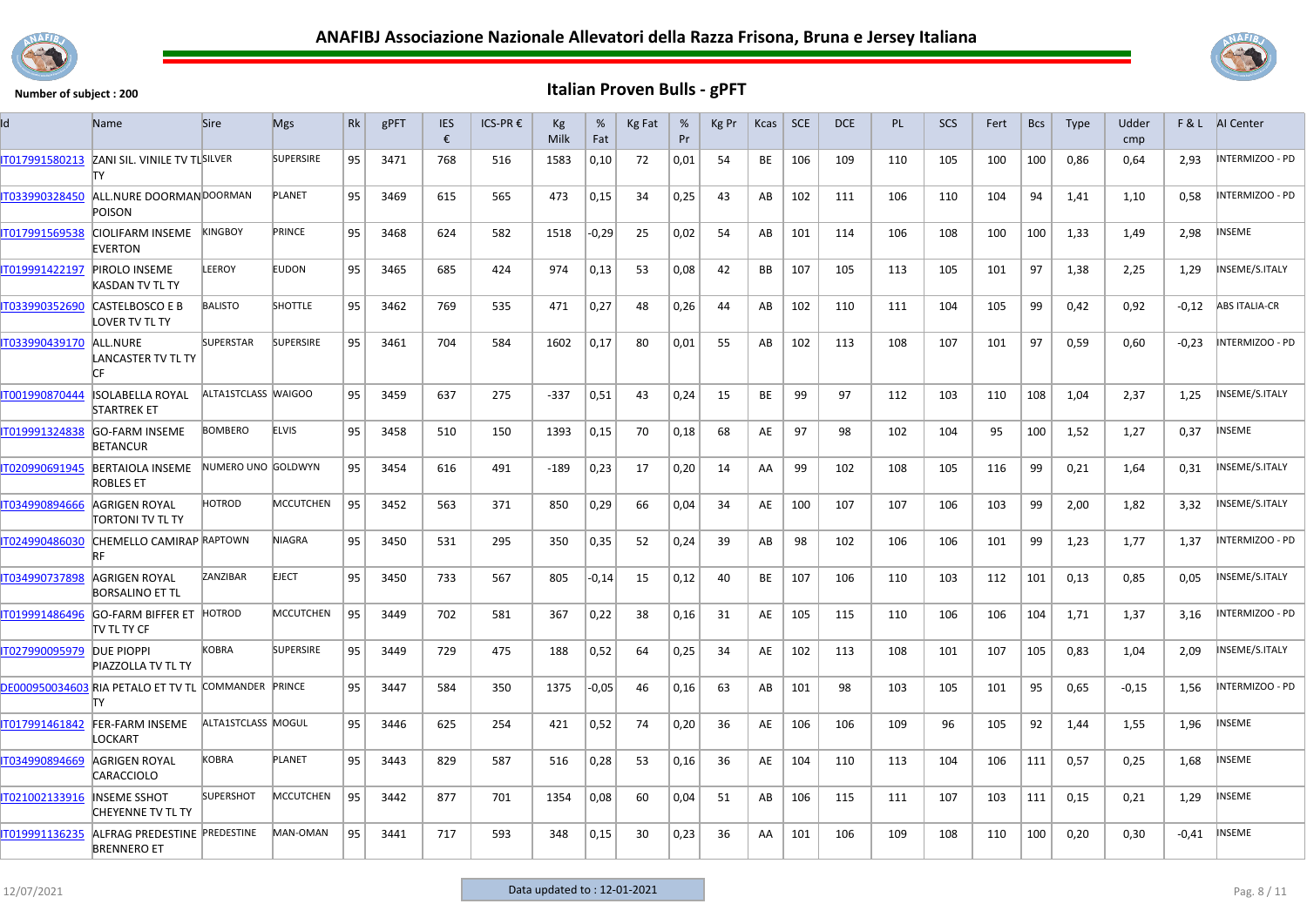



| ld                          | Name                                                    | <b>Sire</b>          | <b>Mgs</b>         | Rk | gPFT | <b>IES</b><br>€ | ICS-PR € | Kg<br>Milk | %<br>Fat | Kg Fat | %<br>Pr | Kg Pr          | Kcas      | SCE | <b>DCE</b> | PL  | <b>SCS</b> | Fert | <b>Bcs</b> | <b>Type</b> | Udder<br>cmp | F&L     | AI Center               |
|-----------------------------|---------------------------------------------------------|----------------------|--------------------|----|------|-----------------|----------|------------|----------|--------|---------|----------------|-----------|-----|------------|-----|------------|------|------------|-------------|--------------|---------|-------------------------|
| IT001990838542              | PINIERE FARM ROYAL JACEY<br>LOIK ET                     |                      | <b>ATWOOD</b>      | 95 | 3440 | 498             | 380      | 732        | $-0,18$  | 9      | 0,01    | 26             | AA        | 93  | 98         | 106 | 107        | 109  | 98         | 1,36        | 2,21         | 2,55    | INSEME/S.ITALY          |
| IT024990503905              | CA' DEI VOLTI<br><b>IRONGEN TERZIO</b>                  | <b>SUPERSHOT</b>     | MOGUL              | 95 | 3434 | 815             | 487      | 1595       | 0,15     | 77     | 0,05    | 60             | AB        | 104 | 111        | 111 | 101        | 101  | 102        | 1,06        | 0,42         | 0,72    | INTERMIZOO - PD         |
|                             | DE000358665588 KNS SKINNER ET TV<br>itl ty              | <b>SUPERMAN</b>      | LET IT SNOW        | 95 | 3433 | 582             | 181      | 1776       | $-0,05$  | 61     | 0,07    | 69             | AB        | 105 | 103        | 107 | 97         | 97   | 99         | 1,34        | 1,70         | 0,11    | INTERMIZOO - PD         |
| IT037990159890              | <b>PALEOTTO IN</b><br><b>DESCHAMPS TV TL TY</b>         | HOTROD               | <b>CHEVROLET</b>   | 95 | 3433 | 659             | 343      | 1328       | 0,05     | 56     | 0,14    | 61             | AA        | 99  | 104        | 107 | 98         | 103  | 92         | 0,29        | 0,31         | 1,14    | <b>NSEME</b>            |
| T034990816198               | <b>FELEGARA BALISTO</b><br><b>HIDDINK ET TL</b>         | <b>BALISTO</b>       | LEVI               | 95 | 3432 | 759             | 526      | 386        | 0,46     | 66     | 0,16    | 31             | <b>BB</b> | 112 | 108        | 111 | 105        | 108  | 101        | 0,53        | 0,69         | 0,68    | NSEME                   |
| IT098990523321              | SABBIONA DALLOLIO SUPERSHOT<br>FT                       |                      | <b>COSMOPOLITA</b> | 95 | 3431 | 760             | 585      | 674        | $-0,20$  | 3      | 0,19    | 44             | AE        | 107 | 113        | 112 | 102        | 108  | 108        | 0,83        | 1,16         | 1,36    | NSEME/S.ITALY           |
|                             | DE000357692820 CUMBUCO TV TL TY CASUAL                  |                      | <b>MONREAL</b>     | 94 | 3429 | 720             | 777      | 498        | 0,14     | 33     | 0.08    | 25             | <b>BB</b> | 111 | 119        | 108 | 103        | 112  | 107        | 0.09        | 1.45         | 1.32    | INTERMIZOO - PD         |
|                             | DE000358785990 MUH BROOKLYN ET                          | BOARD                | <b>GIANT</b>       | 94 | 3427 | 688             | 418      | 141        | 0,14     | 20     | 0,22    | 29             | AE        | 105 | 102        | 115 | 107        | 106  | 104        | 1,20        | 2,12         | 0,31    | NTERMIZOO - PD          |
| IT017991263335              | AMIGHETTI MOGUL<br>AIMAN ET TL TY                       | MOGUL                | <b>GERARD</b>      | 94 | 3426 | 511             | 267      | 1007       | 0,25     | 68     | 0,11    | 46             | AB        | 103 | 110        | 103 | 101        | 99   | 98         | 2,10        | 2,00         | 2,65    | INSEME/S.ITALY          |
|                             | DE001603276272 COSWORTH TV TL TY SUPERSIRE<br>TM CF     |                      | <b>LIGHTNING</b>   | 94 | 3422 | 542             | 323      | 755        | 0,26     | 60     | 0,20    | 48             | AA        | 95  | 101        | 103 | 107        | 105  | 100        | 0,65        | 0,76         | $-1,32$ | INTERMIZOO - PD         |
|                             | NL000715848797 GROENIBO INSEME<br><b>JABBA TV TL TY</b> | NUMERO UNO BRILLIANT |                    | 94 | 3422 | 681             | 556      | 692        | 0,09     | 37     | 0,10    | 34             | AA        | 101 | 107        | 107 | 108        | 108  | 108        | 0,43        | 0.34         | 1,72    | NSEME/S.ITALY           |
| IT019991136321              | <b>GO-FARM INSEME</b><br><b>PROXIM ET TL TY</b>         | HUNGER               | <b>GOLD CHIP</b>   | 94 | 3418 | 707             | 597      | 860        | 0,08     | 43     | $-0,02$ | 27             | AB        | 96  | 110        | 111 | 107        | 109  | 97         | 0,74        | 1,74         | 1,24    | INSEME/S.ITALY          |
| NL000865744792 PRIMEVAL INS | <b>BLUENOTE TV TL TY</b>                                | CHARLEY              | <b>PURE</b>        | 94 | 3416 | 792             | 658      | 2124       | -0,23    | 52     | -0,11   | 59             | BE        | 101 | 117        | 113 | 102        | 102  | 91         | 0,60        | 1,06         | $-0,04$ | NSEME                   |
| IT020990995525              | <b>CANILI DEMAN</b><br><b>SEGUGIO TY</b>                | <b>DEMAN</b>         | HILL.              | 94 | 3410 | 542             | 403      | $-222$     | 0,29     | -24    | 0,09    | $\overline{3}$ | AB        | 98  | 99         | 112 | 113        | 110  | 100        | 1,98        | 3.11         | 1,51    | NSEME/S.ITALY           |
| IT019991486576              | GO-FARM KORNER ETAFTERBURNER ENFORCER<br>lΤY            |                      |                    | 94 | 3409 | 694             | 533      | 320        | 0,25     | 39     | 0,28    | 41             | AB        | 104 | 115        | 107 | 101        | 109  | 97         | 0,68        | 0,04         | 1,57    | <b>CHIACCHIERINI-PG</b> |
| IT034990894684              | <b>AGRIGEN RYL</b><br>INNOCENTI TV TL TY                | HOTROD               | JABIR              | 94 | 3406 | 650             | 522      | 1180       | $-0,28$  | 14     | 0,00    | 41             | AA        | 108 | 111        | 109 | 103        | 108  | 103        | 1,27        | 1.53         | 1,54    | INSEME                  |
| IT098990488185              | <b>SABBIONA ROYAL</b><br><b>ROLDAN ET</b>               | <b>IACEY</b>         | <b>ROBUST</b>      | 94 | 3404 | 610             | 457      | 1011       | 0,13     | 53     | 0,09    | 44             | AB        | 100 | 106        | 107 | 107        | 104  | 92         | 0,90        | 1,21         | 0,11    | INSEME/S.ITALY          |
| IT033990347766              | ALL.NURE UNO<br><b>PLACEBO</b>                          | NUMERO UNO PLANET    |                    | 94 | 3399 | 708             | 461      | 696        | 0,29     | 59     | 0,11    | 35             | AE        | 98  | 111        | 109 | 99         | 108  | 93         | 0,78        | 1,03         | 1,33    | INTERMIZOO - PD         |
| IT017991656910              | AQUILA OCTAVIAN<br>IKE TL                               | <b>OCTAVIAN</b>      | MASCALESE          | 94 | 3395 | 561             | 378      | 52         | 0,33     | 37     | 0,24    | 28             | AB        | 103 | 103        | 107 | 105        | 110  | 96         | 0,85        | 0,54         | 1,19    | CHIACC./TAUROMA         |
| IT027990106125              | DUE PIOPPI MALTESE EAGLE<br><b>TV TL TY</b>             |                      | <b>CHAPEAU</b>     | 94 | 3389 | 650             | 566      | 1117       | 0,16     | 61     | $-0,09$ | 27             | AE        | 106 | 114        | 110 | 107        | 105  | 98         | 2,14        | 1,19         | 3,02    | NSEME/S.ITALY           |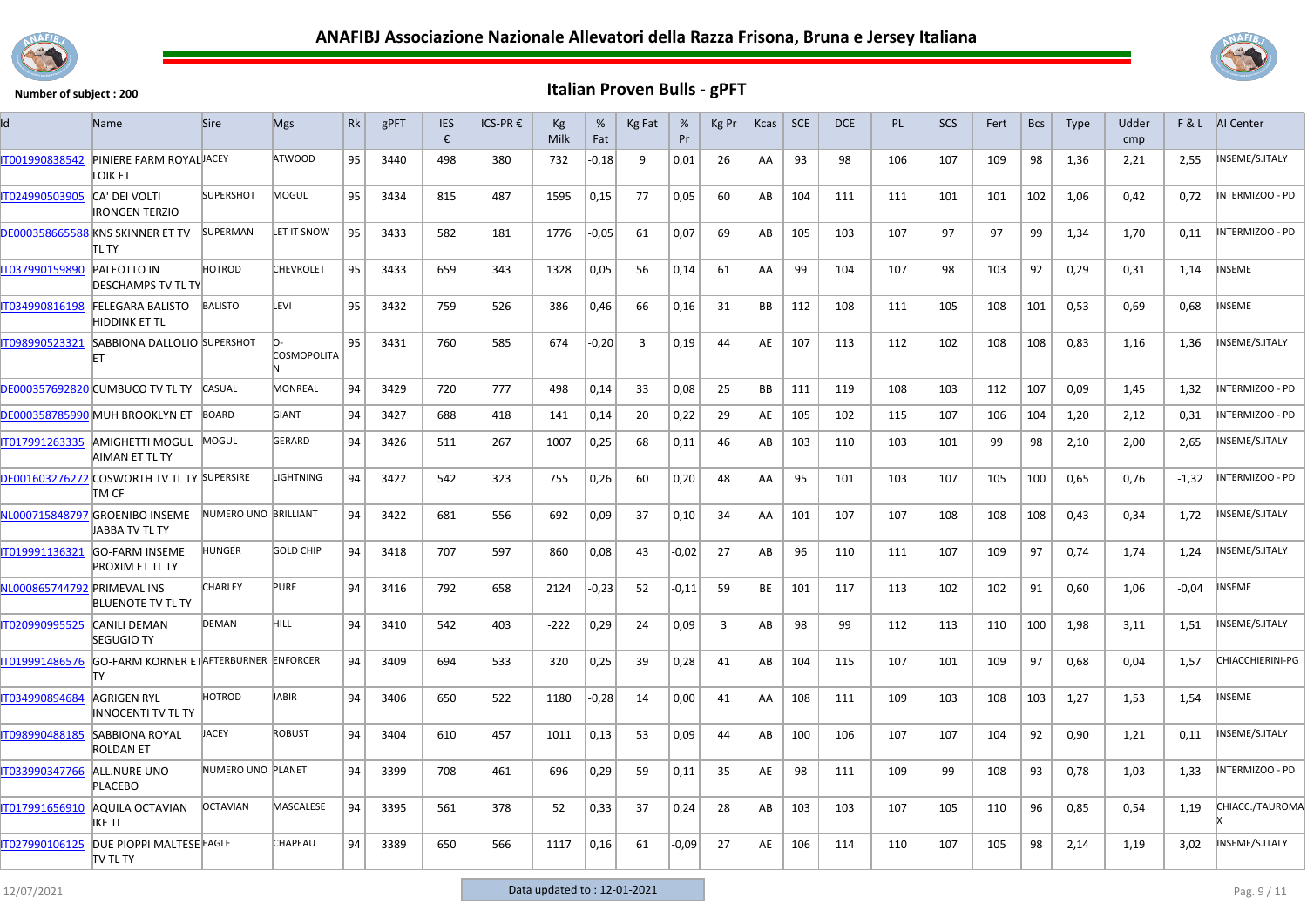



| I٢                              | Name                                                       | <b>Sire</b>        | <b>Mgs</b>               | <b>Rk</b> | gPFT | <b>IES</b><br>€ | ICS-PR € | Kg<br><b>Milk</b> | %<br>Fat | Kg Fat | %<br>Pr | Kg Pr | Kcas      | <b>SCE</b> | DCE | <b>PL</b> | <b>SCS</b> | Fert | <b>Bcs</b> | <b>Type</b> | Udder<br>cmp | F&L     | Al Center       |
|---------------------------------|------------------------------------------------------------|--------------------|--------------------------|-----------|------|-----------------|----------|-------------------|----------|--------|---------|-------|-----------|------------|-----|-----------|------------|------|------------|-------------|--------------|---------|-----------------|
| IT033990406049                  | <b>ALL.NURE SKATE</b>                                      | <b>DOORSOPEN</b>   | <b>CASHCOIN</b>          | 94        | 3386 | 613             | 541      | 181               | 0,09     | 16     | 0,04    | 11    | AB        | 103        | 103 | 116       | 117        | 104  | 98         | 1,35        | 3,31         | 1,46    | INTERMIZOO - PD |
| IT034990816218                  | <b>FELEGARA BALISTO</b><br>HEINKES                         | <b>BALISTO</b>     | LEVI                     | 94        | 3384 | 714             | 382      | 421               | 0,33     | 53     | 0,24    | 41    | BB        | 107        | 107 | 109       | 101        | 105  | 105        | 0,88        | 0,54         | 0,99    | INSEME/S.ITALY  |
| IT019991373332                  | <b>ROYAL</b><br><b>MASTROMARCO ET</b><br>tv tl ty          | <b>RODANAS</b>     | <b>SUPERSIRE</b>         | 94        | 3383 | 506             | 412      | 779               | 0,24     | 58     | 0,16    | 44    | AE        | 107        | 111 | 105       | 110        | 98   | 94         | 1,53        | 1,70         | 0,65    | INSEME/S.ITALY  |
| IT034990885900                  | <b>P.LIVELLO INS</b><br><b>BELLODI TV TL TY</b>            | <b>BATTLECRY</b>   | <b>DOORMAN</b>           | 94        | 3383 | 674             | 563      | -131              | 0,46     | 44     | 0,20    | 18    | AB        | 101        | 107 | 112       | 113        | 106  | 101        | 0,80        | 1,15         | 1,48    | <b>NSEME</b>    |
| IT015990410876                  | <b>BONE L-OH SPANDAUEAGLE</b><br><b>TV TL TY CF</b>        |                    | <b>BALISTO</b>           | 94        | 3382 | 634             | 347      | 398               | 0,42     | 61     | 0,28    | 44    | AE        | 104        | 105 | 108       | 106        | 101  | 94         | 1,03        | 0,58         | 1,92    | INTERMIZOO - PD |
|                                 | NL000762554942 HEIDENKIP. SELLECK CASHCOIN<br>itv tl ty CD |                    | GERARD                   | 94        | 3381 | 711             | 575      | 1118              | $-0,25$  | 14     | $-0.01$ | 37    | AB        | 103        | 111 | 111       | 103        | 112  | 100        | 0,92        | 1,92         | $-0.85$ | <b>INSEME</b>   |
| IT024990440683                  | CA' DEI VOLTI<br>SCIAQUA' CD                               | <b>CASHMONEY</b>   | TWIST COGENT 94          |           | 3381 | 710             | 472      | 675               | 0,32     | 63     | 0,12    | 36    | AB        | 108        | 108 | 110       | 105        | 104  | 101        | 0,65        | 0,58         | 1,52    | INTERMIZOO - PD |
|                                 | NL000871459446 VEENHUIZER K&L<br>NEBRASKA                  | GILLESPY           | MAN-OMAN                 | 94        | 3379 | 624             | 374      | 879               | 0,05     | 38     | 0,11    | 42    | AA        | 102        | 104 | 107       | 103        | 104  | 96         | 0,53        | 1,50         | 2,28    | INTERMIZOO - PD |
| T019991136313                   | <b>GO-FARM EXPEDIA</b><br>FT                               | <b>JACEY</b>       | HILL.                    | 94        | 3379 | 522             | 332      | 868               | $-0,15$  | 16     | $-0.01$ | 28    | BE        | 95         | 97  | 108       | 107        | 107  | 99         | 1,47        | 2,16         | 2.84    | INTERMIZOO - PD |
| IT019991136349                  | <b>GO-FARM SUFFOLK</b><br>ET TV TL TY                      | PLATINUM           | NUMERO UNO   94          |           | 3374 | 567             | 351      | 858               | 0,10     | 44     | 0,09    | 39    | BE        | 102        | 103 | 108       | 106        | 102  | 103        | 1,34        | 0,67         | 2,02    | INTERMIZOO - PD |
| NL000690293702 HET MEER         | ROTTERDAM TV TL TY<br>ГF                                   | <b>EPIC</b>        | <b>ATWOOD</b>            | 94        | 3371 | 522             | 364      | $-208$            | 0,33     | 27     | 0,18    | 13    | AB        | 102        | 107 | 108       | 106        | 109  | 100        | 1,36        | 2,79         | 2,07    | INTERMIZOO - PD |
| <b>DE001266871186 MG INSEME</b> | <b>POWERPLAY TV TL TY</b>                                  | <b>GUARINI</b>     | <b>CRICKET</b>           | 94        | 3371 | 649             | 619      | $-197$            | 0,28     | 23     | 0,30    | 25    | AB        | 113        | 109 | 108       | 111        | 109  | 101        | 0,11        | 0,79         | $-0.01$ | INSEME          |
| IT017991512629                  | <b>MIRABELL</b><br>SPECTATOR ET TV TL R<br>lΤY             |                    | DREAMWEAVE NUMERO UNO 93 |           | 3369 | 644             | 561      | 540               | 0,28     | 51     | 0,10    | 29    | AB        | 106        | 113 | 109       | 107        | 108  | 96         | 0,38        | 1,95         | $-1,50$ | INSEME/S.ITALY  |
| IT019991196859                  | <b>TORRIONE INSEME</b><br><b>ORTIZ ET</b>                  | <b>JABIR</b>       | PLANET                   | 93        | 3369 | 683             | 527      | 782               | 0.10     | 42     | 0.07    | 35    | AA        | 104        | 104 | 109       | 111        | 105  | 107        | 0.34        | 0.28         | 1.72    | <b>INSEME</b>   |
| IT001990776819                  | <b>ISOLABELLA ROYAL</b><br><b>SNELL ET RF</b>              | COLT <sub>45</sub> | <b>WAIGOO</b>            | 93        | 3369 | 587             | 452      | $-94$             | 0,23     | 20     | 0,12    | 10    | AA        | 102        | 107 | 111       | 109        | 110  | 106        | 1,25        | 2,68         | 1,20    | INSEME/S.ITALY  |
| T028990368439                   | <b>GEGANIA IRONGEN</b><br>TARIFA                           | <b>CLASH P</b>     | <b>SUPERSHOT</b>         | 93        | 3365 | 568             | 475      | 1015              | $-0,26$  | 9      | 0,07    | 41    | BB        | 102        | 112 | 111       | 107        | 102  | 93         | 1,80        | 2,92         | 0,54    | INTERMIZOO - PD |
| T019990999418                   | FONTANELLA INSEMEGOLDFARM<br>ZUNIGA                        |                    | <b>SHOTTLE</b>           | 93        | 3360 | 646             | 508      | 266               | 0,14     | 26     | 0,10    | 20    | AB        | 105        | 108 | 107       | 106        | 110  | 102        | 0,73        | 1,37         | 3,48    | <b>NSEME</b>    |
| IT028990321745                  | <b>GEGANIA INTENSITY INTENSITY</b><br><b>VORTEX</b>        |                    | <b>BONAIR</b>            | 93        | 3358 | 572             | 277      | 691               | 0,19     | 47     | 0,22    | 47    | <b>BB</b> | 104        | 108 | 106       | 101        | 102  | 102        | 1,53        | 1,40         | 0,95    | <b>INSEME</b>   |